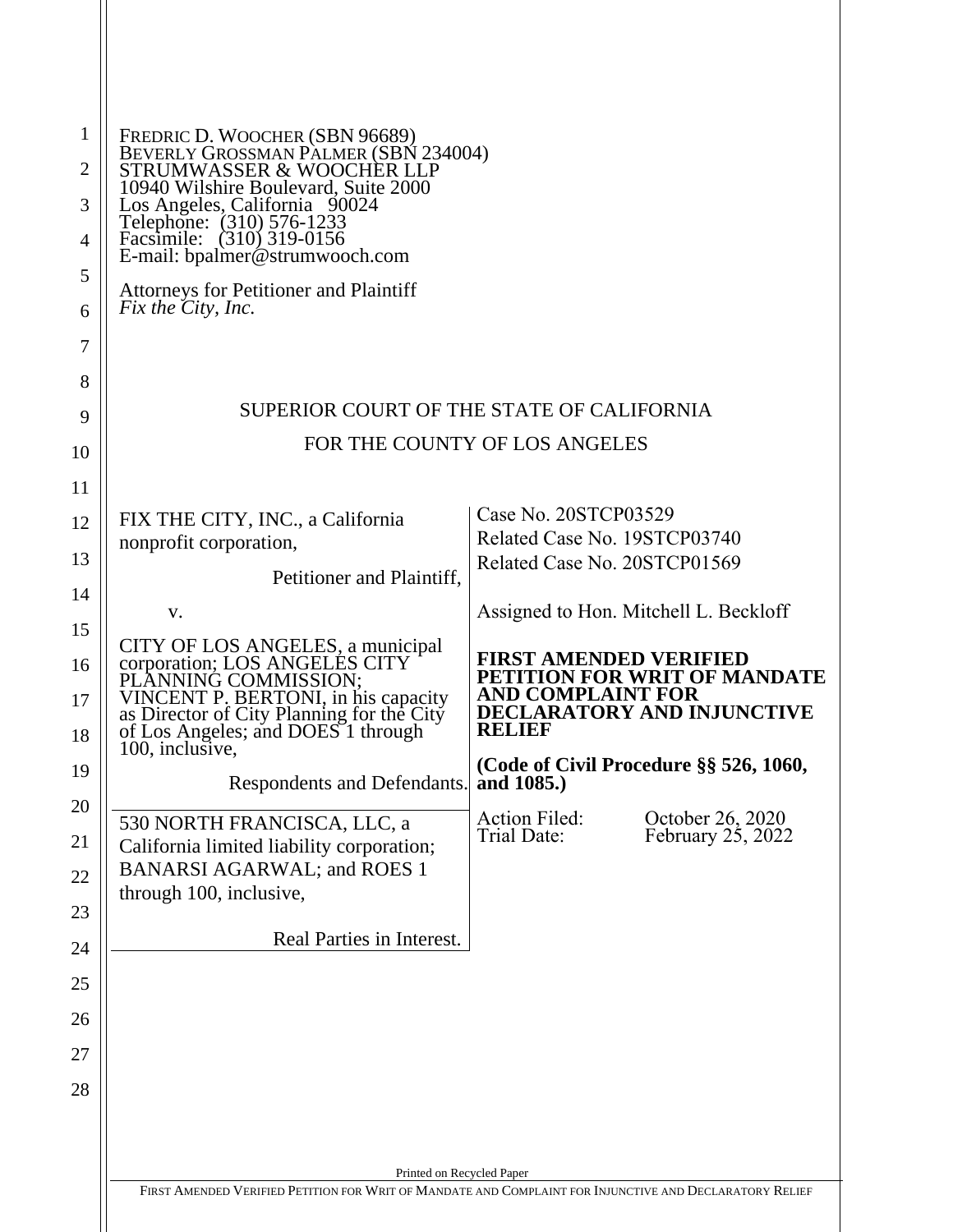#### **INTRODUCTION**

1. Fix the City brings this challenge to the May 19, 2020 approval by the City of Los Angeles, through the Los Angeles City Planning Commission, of a 10-unit, 55-foot high building located at 10757-10759 West Wilkins Avenue, in the City of Los Angeles ("the Project") adjacent to single family homes, a project that flagrantly violates a specific plan for multi-family housing in Westwood. The approval of the Project was contrary to state and local laws, and is premised upon the granting of improper incentives awarded pursuant to *ultra vires*, additional or discretionary development incentives. The entitlements must be rescinded on these bases.

2. Fix the City seeks to enforce the mandates of the November 2016 ballot initiative Measure JJJ, which establishes a program to award discretionary incentives to projects seeking General Plan Amendments, zone and height district amendments that meet labor standards, and specified ministerial incentives for the provision of affordable housing in projects located in Transit Oriented Communities ("TOC"), the area one-half mile from a "major transit stop." Fix the City challenges the policy and practice of the City of Los Angeles of awarding "additional/discretionary" incentives for the "Transient Oriented Communities Affordable Housing Incentive Program," ("TOC program"), which is limited to up to three ministerial incentives in the measure approved by the voters, in the approval of the 10757-10759 West Wilkins Avenue project and numerous other TOC projects like it.

28 3. While the voters approved certain incentives for the TOC program in Measure JJJ, Section 6, the Project received incentives well in addition to those. These additional discretionary incentives contradict numerous development standards in the City's zoning code and the Westwood Community Multi-Family Residential Specific Plan, and were not adopted by the voters. The City has far exceeded the authority granted it by the voters, as well as its own laws. The Project and numerous others throughout the City are regularly awarded development "incentives" based on "TOC Tiers" that were not authorized by the voters enacting Measure JJJ, and failed to provide for well-paid jobs adhering to the prevailing wage ("Labor Standard") for Los Angeles. The "discretionary" incentives awarded to 10757-10759 West Wilkins Avenue (22 additional feet in height (or two stories), reduced side yards, and reduced open space), constitute

1

2

3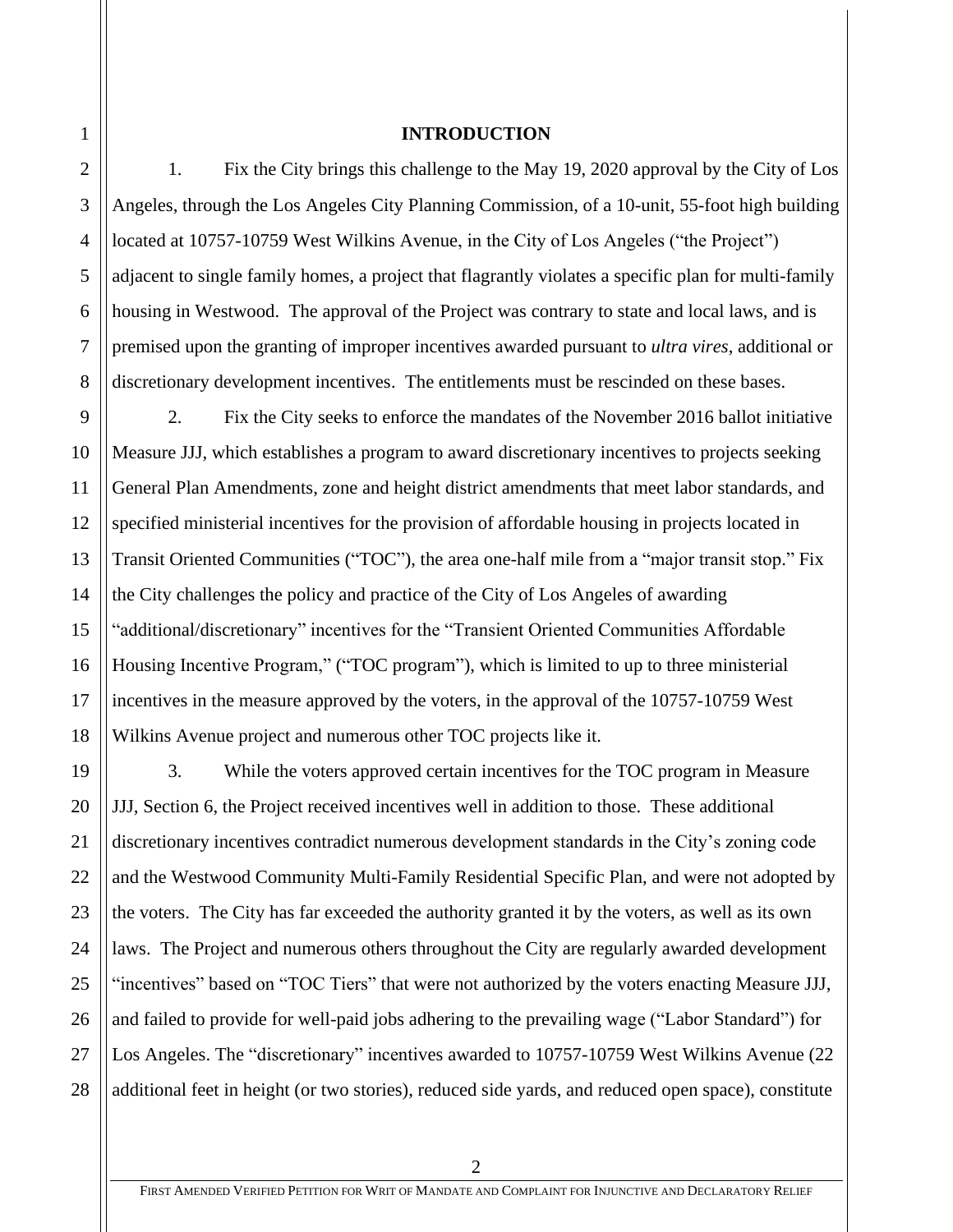2 3 4 6 vast departures from the provisions of the ballot measure approved by voters, in violation of City Charter Section 464(a), which limits amendments and repeals of measures adopted by the voters. The approval of "additional discretionary" incentives not included in Measure JJJ by the City Planning Director and subsequently by the City Planning Commission, constitutes an improper policy and practice of exceeding the bounds of the voters' mandate in Section 6 of Measure JJJ. Section 6 limits development incentives to three specific ministerial incentives: reduced parking, increased FAR (Floor Area Ratio) and increased density, and does not authorize additional discretionary incentives. The City must be ordered to cease granting *ultra vires* "discretionary" TOC incentives as part of its policies and practices, to rescind the approval of *ultra vires* "discretionary" incentives such as additional height, reduced side yards, etc.

("additional/discretionary incentives"), and to refrain from approving such incentives for other development projects until such time as incentives consistent with Measure JJJ are approved using a process consistent with Measure JJJ, city and state law.

4. This 10757-10759 West Wilkins Avenues project is located in an area subject to the Westwood Community Multi-Family Specific Plan, which has its own specific development standards and requirements. The approval of this project allows for development well in excess of these standards, without the requirement of a plan amendment to accommodate this scale of development under LAMC 11.5.7 and while failing to provide affordable replacement affordable housing as required by state and local laws. The TOC Guidelines do not and cannot authorize development in excess of specific plan requirements.

5. In addition, the calculation of the incentives under Section 6 is based on the property's base zone and density (LAMC 12.22 A.31(b)(2)(i)). The Planning Director and City Planning Commission abused their discretion and calculated the incentives based on "TOC Tiers" rather than the clear language of Section 6, which requires applying *base zone and density*. The TOC Tiers are not authorized by Section 6. Only the voters can amend this initiative, pursuant to Charter section 464(a).

6. The Planning Director and the City Planning Commission consistently abuse their authority each time they approve projects under the TOC program that seek more than the three

1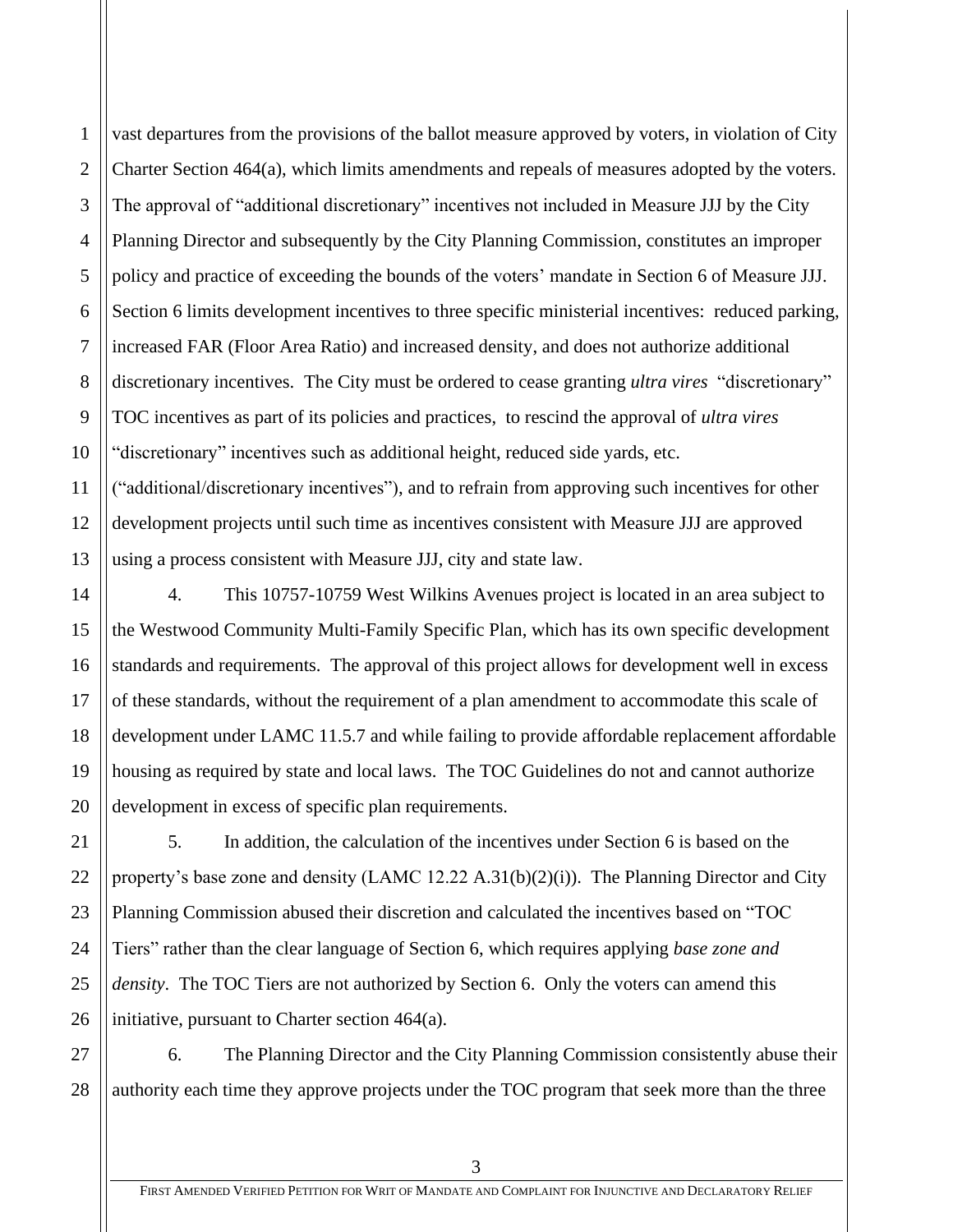1 ministerial incentives authorized by the electorate. Measure JJJ only authorizes such incentives when the applicant seeks discretionary approvals through Section 5 and complies with the Labor Standard (prevailing wage). By granting these discretionary incentives to Section 6, the City Planning Commission and the Director of Planning have entirely undercut the promise of Measure JJJ and its implementing Ordinance No. 186483, to provide both more affordable housing and good paying jobs.

## **PARTIES**

7. Petitioner and Plaintiff FIX THE CITY, INC. ("Fix the City" or "Petitioner") is a California nonprofit public benefit corporation duly incorporated under the laws of the State of California. Fix the City's mission is to improve neighborhoods and advocate for sufficient critical infrastructure and public services throughout the City of Los Angeles. Fix the City participated in the approval process for the Project, submitting written comments to the Planning Commission. Petitioner's members are residents and taxpayers of the City of Los Angeles and are filing this action as private attorney generals. Petitioner also files this action pursuant to Section 7 of Measure JJJ from the November 8, 2016 municipal election, which provides that "[a]ny aggrieved person or resident of the City of Los Angeles shall have the right to maintain an action for equitable relief to restrain any violation of this Ordinance, or City failure to enforce the duties imposed on it by this Ordinance."

8. Respondent and Defendant CITY OF LOS ANGELES (the "City") is the public governmental entity serving the people of the City of Los Angeles.

9. Respondent and Defendant VINCENT P. BERTONI is the Director of City Planning for the City of Los Angeles, and is named in his official capacity only. Mr. Bertoni is the appointed decision-maker who approved the Project.

10. Respondent and Defendant LOS ANGELES CITY PLANNING COMMISSION (the "Planning Commission") is the appointed body of the City of Los Angeles, that issued the final approval of the Project.

11. Real Party in Interest 530 NORTH FRANCISCA, LLC, is a California limited liability corporation and is the applicant to construct the project at 10757-10759 West Wilkins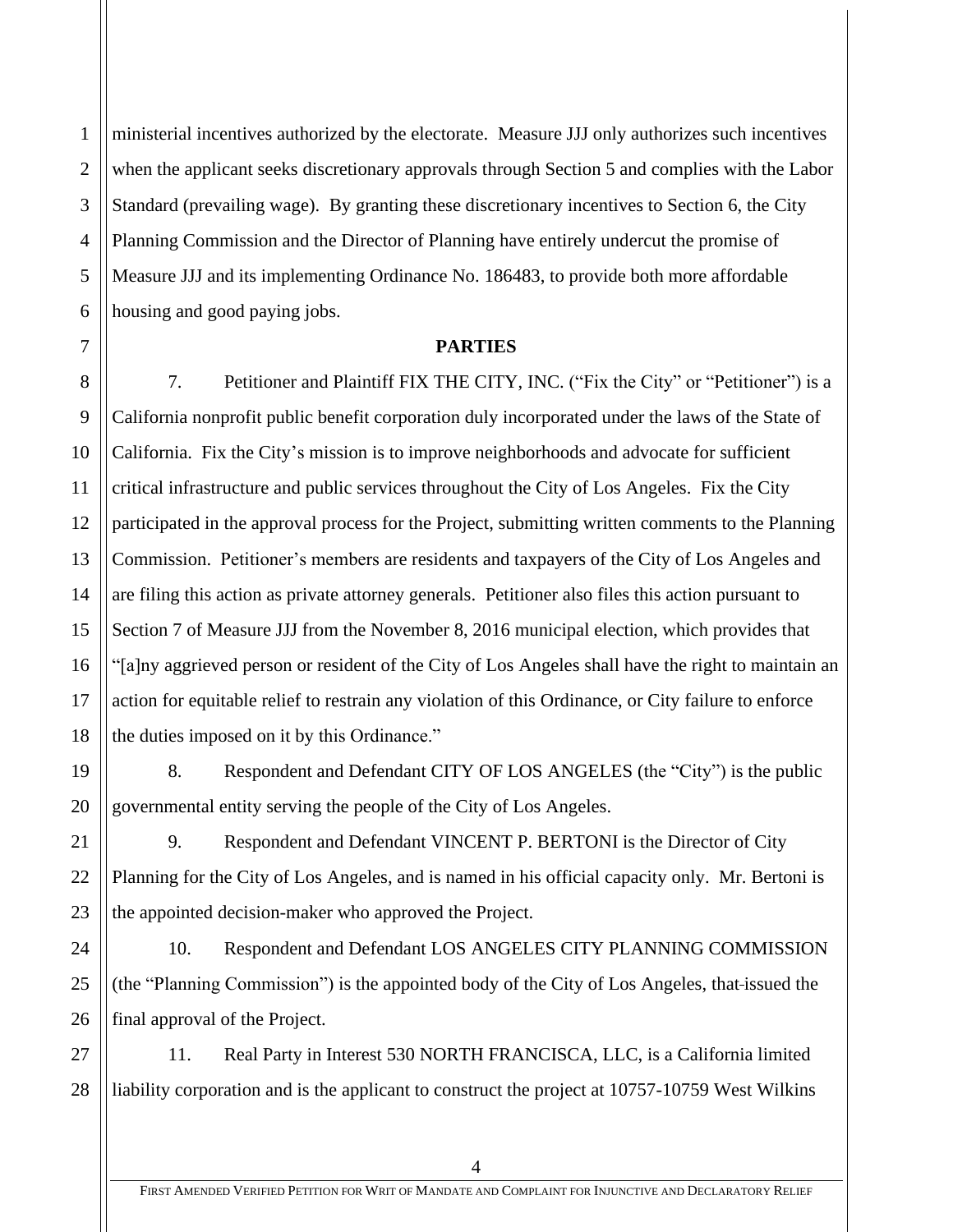Avenue. The California Secretary of State contains no records for a limited liability company with the exact name, but contains records of a canceled limited liability company known as 530 N Francisca LLC, with an agent for service of process by the name of Banarsi Agarwal.

12. Real Party in Interest BANARSI AGARWAL is identified as the Applicant/Owner in the May 19, 2020, Letter of Determination and the January 13, 2020 Director's Determination for the Project.

13. Petitioner and Plaintiff is unaware of the true names and capacities of Respondent DOES 1 through 100, inclusive, and they are therefore sued by fictitious names pursuant to Code of Civil Procedure section 474. Petitioner alleges on information and belief that each such fictitiously named Respondent is responsible or liable in some manner for the events and happenings referred to herein, and Petitioner will seek leave to amend this Petition to allege their true names and capacities after the same have been ascertained.

14. Petitioner and Plaintiff is unaware of the true names and capacities of Real Parties in Interest ROES 1 through 100, inclusive, and they are therefore sued by fictitious names pursuant to Code of Civil Procedure section 474. Petitioner alleges on information and belief that each such fictitiously named Real Party in Interest is responsible or liable in some manner for the events and happenings referred to herein, and Petitioner will seek leave to amend this Petition to allege their true names and capacities after the same have been ascertained.

## **JURISDICTION AND VENUE**

15. This Court has original jurisdiction over this matter pursuant to article VI, section 10 of the California Constitution, sections 1085 and 1094.5 of the Code of Civil Procedure.

16. Venue is proper in the County of Los Angeles pursuant to Code of Civil Procedure section 394 in that Respondents/Defendants are government entities and/or agents of the City of Los Angeles.

17. As required by Government Code section 65009, subdivision (c)(1), and as permitted by California Judicial Council Emergency Rule 9(b), as effective May 29, 2020, this action is commenced and will be served on the legislative body within 90 days of expiration of the tolling of the statute of limitations on August 3, 2020.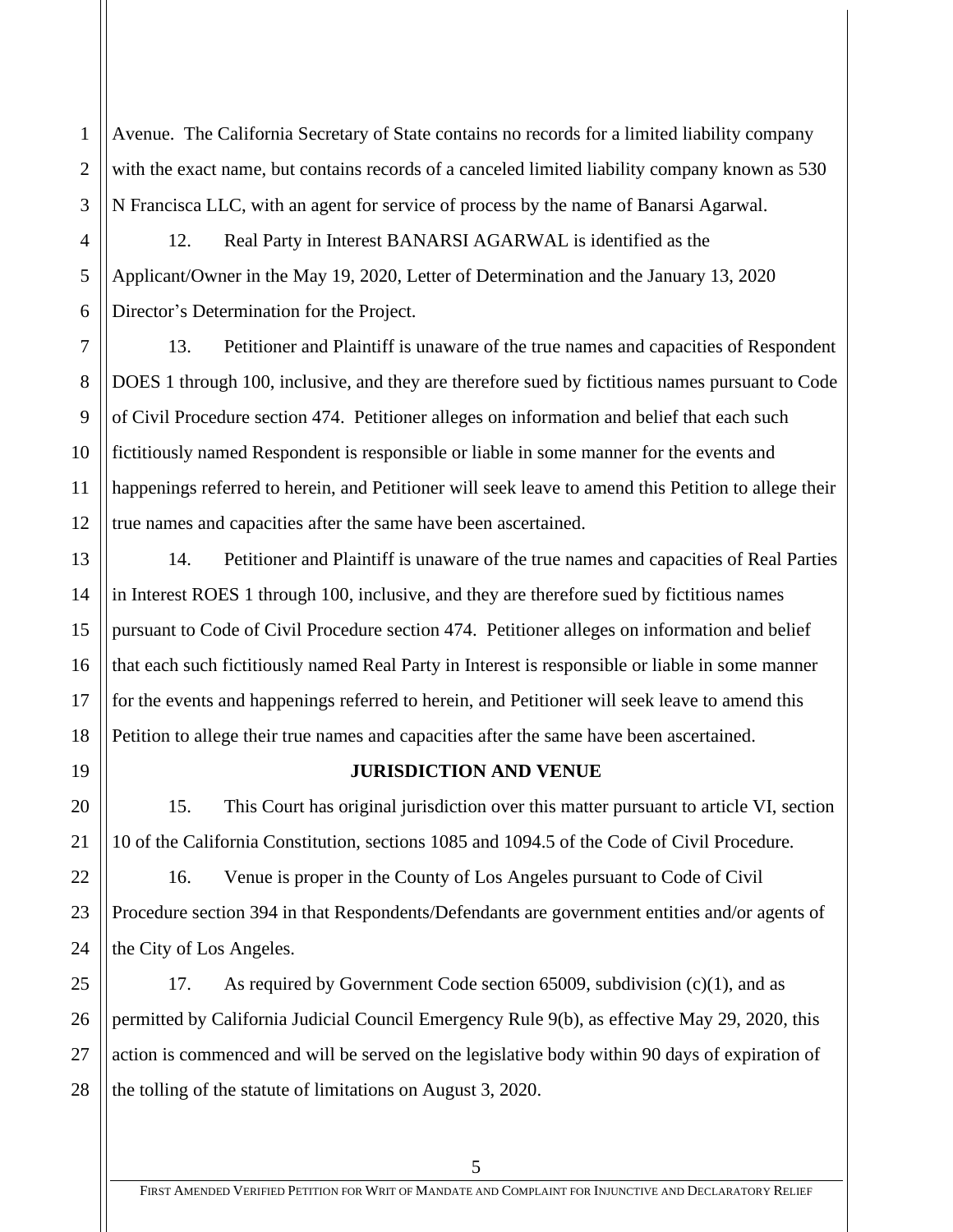## **EXHAUSTION OF REMEDIES**

18. Fix the City has exhausted all available administrative remedies by commenting on the approval of the project to the Westwood Design Review Board, the Department of City Planning and the City Planning Commission.

## **FACTUAL ALLEGATIONS**

## **The 10757-10759 West Wilkins Avenue Project**

19. The Project consists of a 5-story, 10-unit apartment building, including 2 units designated for very low-income households. The Project is located on 9,833.3 square feet of property at 10757-10759 West Wilkins Avenue in the City of Los Angeles. The lot presently contains a three-unit Rent-Stabilized Ordinance ("RSO") apartment building built in 1937.

20. The zoning for the Project is RD1.5-1. Under that zoning, a maximum density of 6 residential units is permitted. There is no request for a zone change.

21. The properties abutting the Project are zoned RD1.5-1, and developed with twostory multi-family apartment complexes. Properties across the street and to the west are zoned RD1.5-1 and developed with single-family residences and single, two, and three-story multifamily residences. The Project also abuts to R1-1 zoned properties to the north and northeast which are developed with single family homes

22. The Project is located in an area of the City subject to a specific plan, adopted as ordinance by the City Council pursuant to Los Angeles Municipal Code section 11.5.7. The Westwood Community Multi-Family Specific Plan ("Specific Plan") was developed in order to create a transition between the high-rise Westwood Regional Center and the Wilshire Corridor, and the adjacent single-family neighborhood. The Specific Plan states among its purposes that the plan will "establish[] coordinated and comprehensible standards for parking, height, design, building massing, open space and landscaping for new projects in the area;" and "to enhance the aesthetic qualities of multiple-family residential development so that it is more harmonious with adjacent single-family neighborhoods," and "to adequately buffer single-family residential uses from adjacent multiple-family residential development to the greatest extent feasible." It has been a successful plan that has resulted in increased and yet compatible development.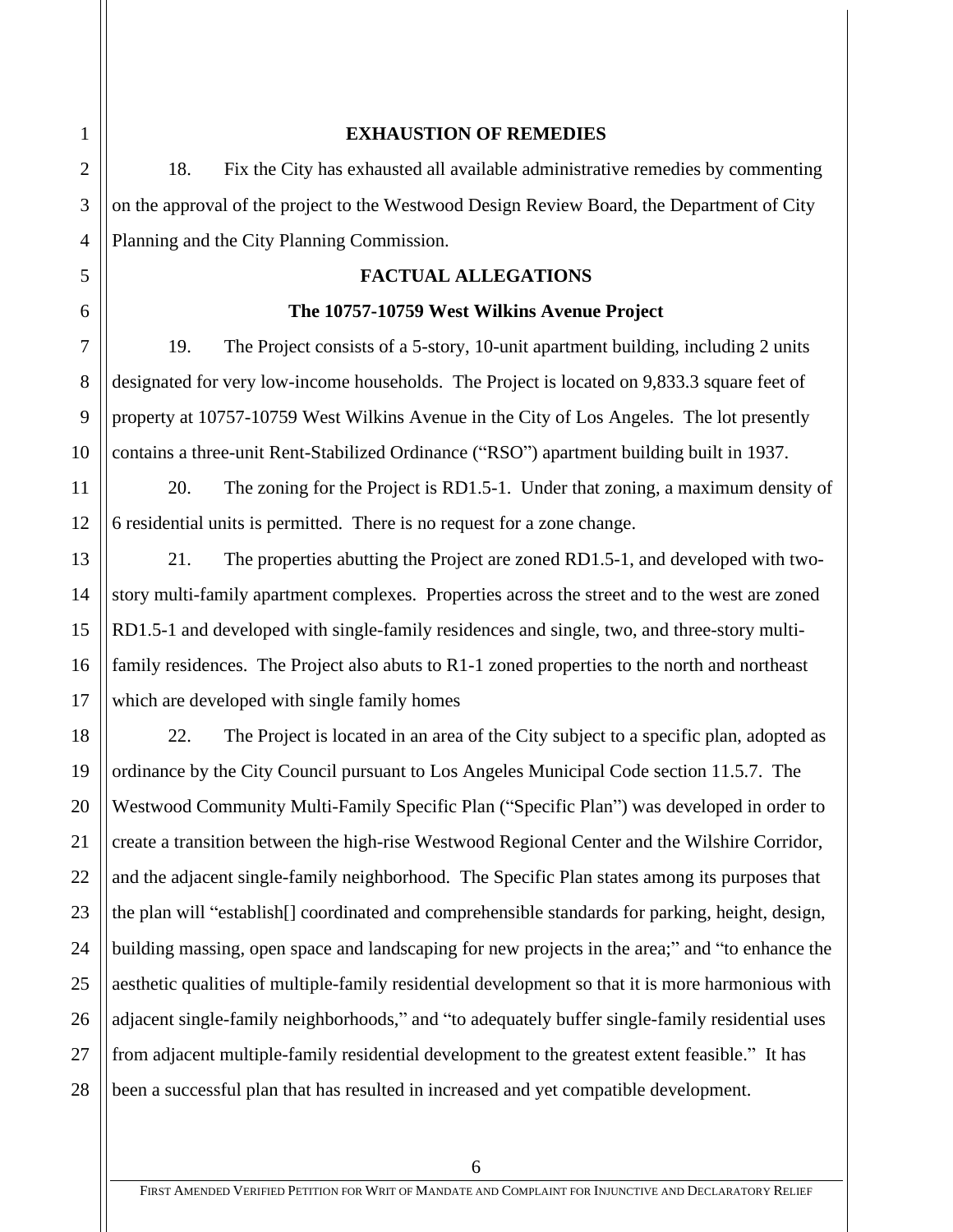23. The Specific Plan requirements are intended to prevail over other requirements of the Municipal Code. "Whenever this Specific Plan contains provisions which differ from the provisions contained in Chapter I of the Los Angeles Municipal Code, the Specific Plan shall prevail and supersede the applicable provisions of that Code." The Specific Plan may be amended in accordance with the procedure of Los Angeles Municipal Code section 11.5.7.

24. In the area governed by the Specific Plan, if the average height of the singlefamily houses within 100 feet of the subject property is less than 34 feet, the building height shall be limited to a maximum of 33 feet in height. If the average height is between 34 and 45 feet, the building height is limited to a maximum of 45 feet.

25. Projects that are across the street and within 200 feet of an R1 zone must provide additional setbacks on the front elevation of the property. All levels above the first habitable level must be set back 10 feet from the level below it. Setbacks are not required for structures with a height of 33 feet or less. The project does not provide a setback of 10-feet above the ground floor.

26. Under the Specific Plan and the zoning code, the Project is limited to 33 feet in height and is required to provide 3,500 square feet of open space. The City approved the Project allowing a 55-foot high structure and only 2,627 square feet of open space, roughly a 25 percent reduction. Modifications or adjustments, upon request, are permitted under LAMC 11.5.7 if the modification is less than 20 percent. No request was filed to modify the plan.

27. The Project exceeds these limitations in spite of the clear statement in the Specific Plan that its provisions are to be applied in the face of contrary provisions in the Municipal Code. Moreover, the incentives for increased height and reduced open space are not in the Municipal Code, nor were these incentives approved by the voters.

28. The Project's 55-foot height is 22-feet higher than permitted under the Specific Plan and should have required an amendment to the Specific Plan, which would fall under Section 5 of Measure JJJ. Measure JJJ does not provide for height increases under the incentives specified in Section 6 for TOC projects like the Project.

28

1

2

3

4

5

6

7

8

9

10

11

12

13

14

15

16

17

18

19

20

21

22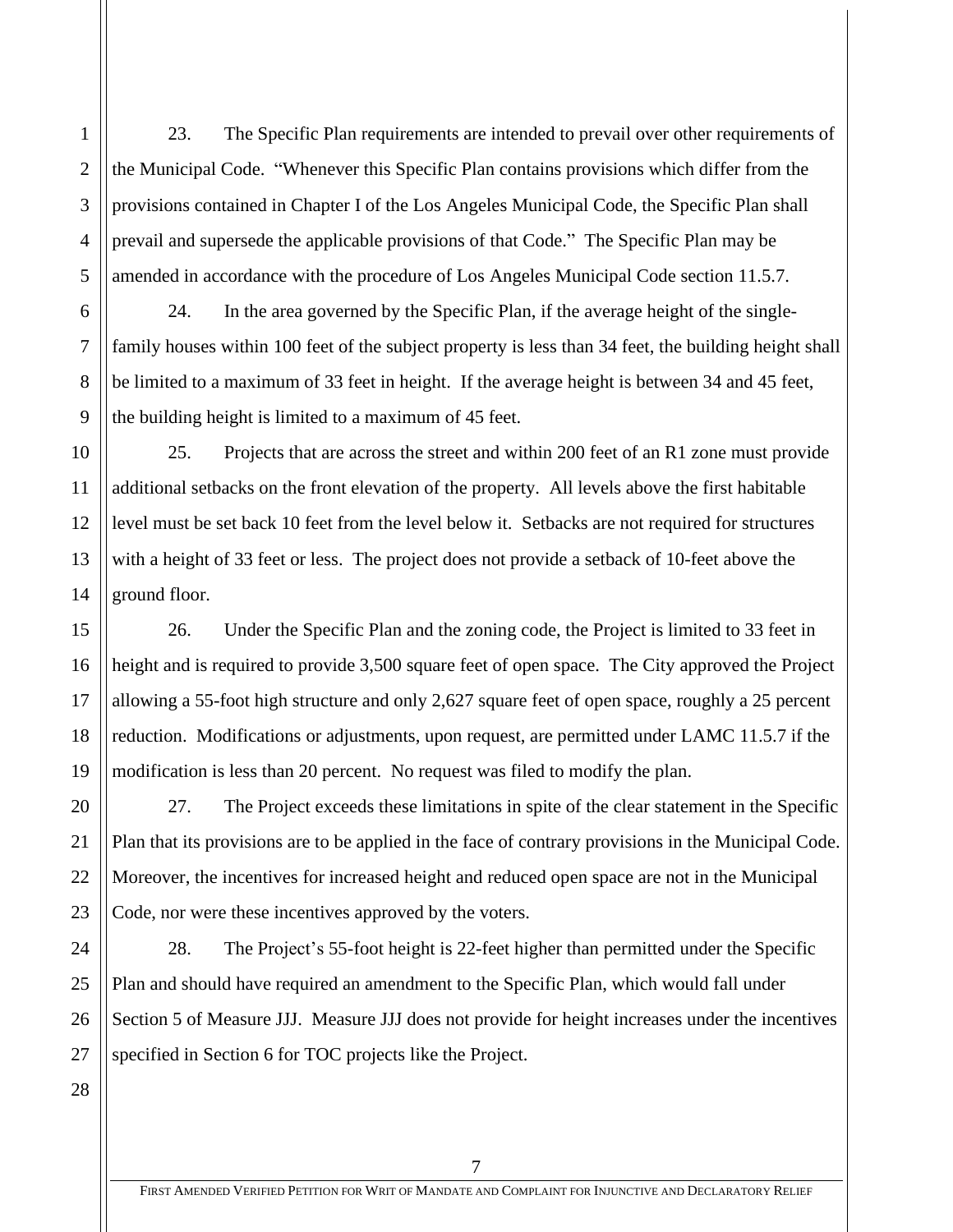29. No showing has been made by the Applicant that the modifications are required to make the project economically feasible.

30. The current building provided three affordable units that were regulated by the Rent Stabilization Ordinance. Under California 65915(c)(3), those units must be replaced as affordable units. No replacement units were required by the Planning Director or CPC, despite the request by Fix the City. Instead of three very low income units, the approved project is only providing two very low income units.

31. The Project also violates other generally applicable zoning requirements. Instead of an eight-foot side yard on its west, the Project will have a 5-foot 6-inch side yard. Measure JJJ Section 6 does not include a discretionary incentive permitting reduced side yards.

32. The Project received three "discretionary" incentives not authorized by Measure JJJ: (1) increased height of 22 additional feet for a total of 55 feet in height; (2) a 25 percent reduction in open space and (3) 30 percent reduced side yards. None of these incentives are authorized by Section 6 nor permitted under LAMC 11.5.7. Approving these incentives violates Measure JJJ Section 6 as well as City Charter Section 464(a). Moreover, the calculation of the FAR and density bonus under Measure JJJ Section 6 is required to be based on the base zone and density, not on TOC tiers which were not authorized by the voters in Measure JJJ. Finally, the project received three ministerial incentives: increased FAR and density (dwelling units) and reduced parking. JJJ Section 6 permits a maximum of three ministerial incentives. It does not state "additional" or discretionary incentives. The Project received in addition three *discretionary* incentives, exceeding the maximum three incentives authorized in Measure JJJ.

33. The Project's approval rests entirely upon the incentives provided by the Planning Department, not the voters in Measure JJJ. Without these improperly applied incentives, in order to construct at the requested density and height, the Project would have required a Specific Plan amendment, and a variance for the side yard, reduced open space and reduced parking and relief from the 10-foot step back for each floor above the ground-floor. This would have brought the Project under JJJ Section 5(e), which would also require compliance with the initiative's labor standards. Some of these entitlements would be legislative acts that could only be approved by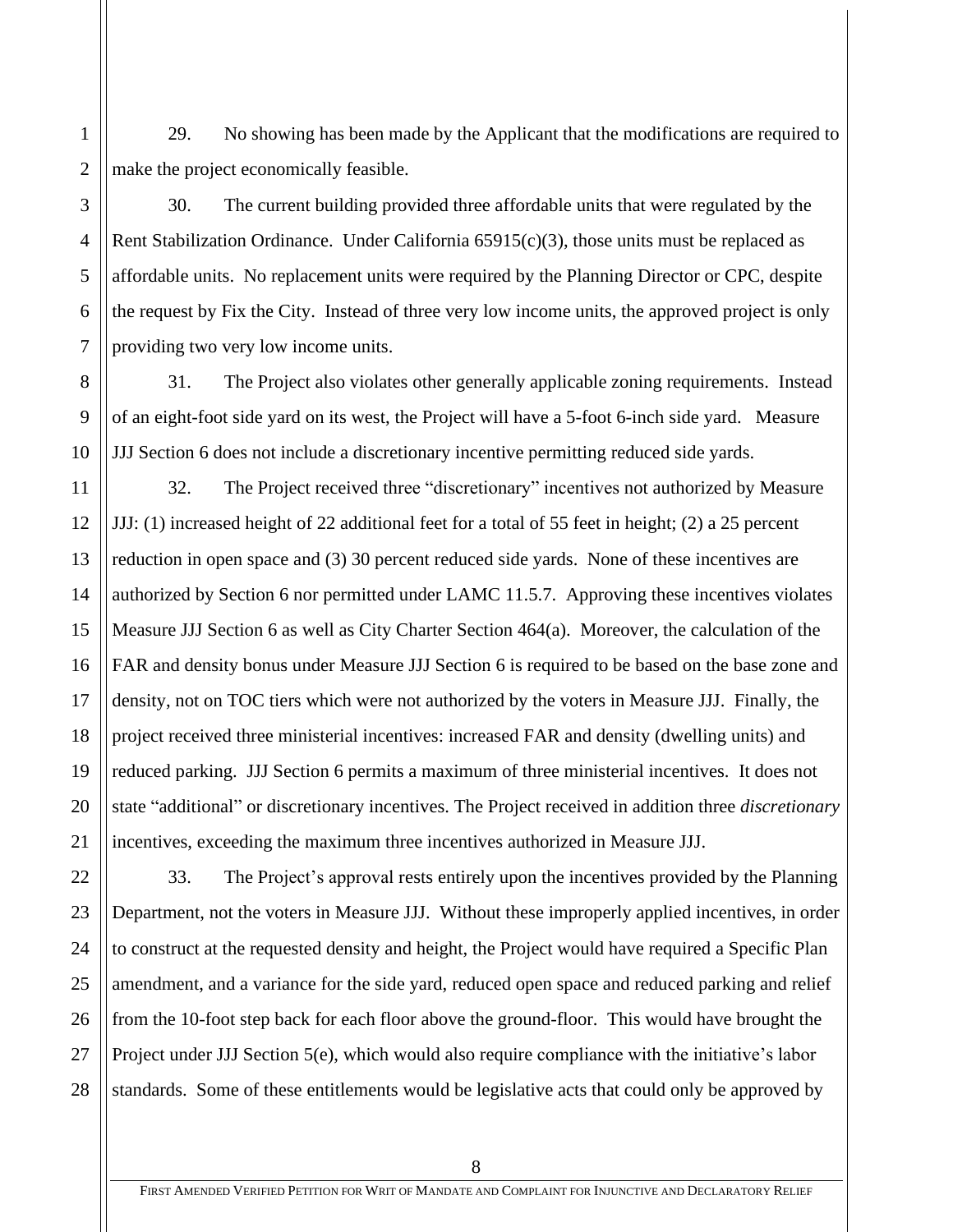the Los Angeles City Council with full due process, and all of these entitlements would require due process (published notice, public hearings and environmental review, with the right to appeal by any member of the public). The Project was not approved by the Los Angeles City Council and was instead approved by the Director of the Department of City Planning and on appeal by adjacent property owners and an adjacent tenant, by the City Planning Commission.

34. The approval of the Project commenced with a hearing by the Westwood Design Review Board at which Fix the City and community members provided testimony in opposition. Fix the City specifically requested three (3) affordable replacement units as required by  $65915(c)(3)$ . No replacement units were required. The Design Review Board failed to make required findings per the DRB Ordinance. The issuance of the Director's Letter of Determination (LOD) on January 13, 2020, which triggered a 15-day appeal period for property owners and tenants within 100 feet.

35. Carl Shusterman, Helena Freeman, John Gaustad, and Cecelia Evans, neighboring property owners or residents, filed an appeal that was accepted and heard by the City Planning Commission on May 14, 2020. On May 19, 2020, the City Planning Commission's Letter of Decision was mailed. *Appellants never received the mailed decision letter*. The letter states that "[t]he decision of the Los Angeles City Planning Commission is final and effective upon the mailing of this determination letter and not further appealable." Fix the City submitted written testimony prior to the Director of Planning's Determination and to the CPC to support the appeal. In both instances, the staff reports failed to address the points raised by Fix the City. **Measure JJJ Section 6 "Transit Oriented Communities Affordable Housing Program" (LAMC 12.22 A.31)**

36. On November 8, 2016, voters in the City of Los Angeles approved a ballot measure known as Measure JJJ. The ballot title of this measure was "Affordable Housing and Labor Standards Related to City Planning." The measure was titled by its proponents as the "The Build Better LA Initiative."

1

2

FIRST AMENDED VERIFIED PETITION FOR WRIT OF MANDATE AND COMPLAINT FOR INJUNCTIVE AND DECLARATORY RELIEF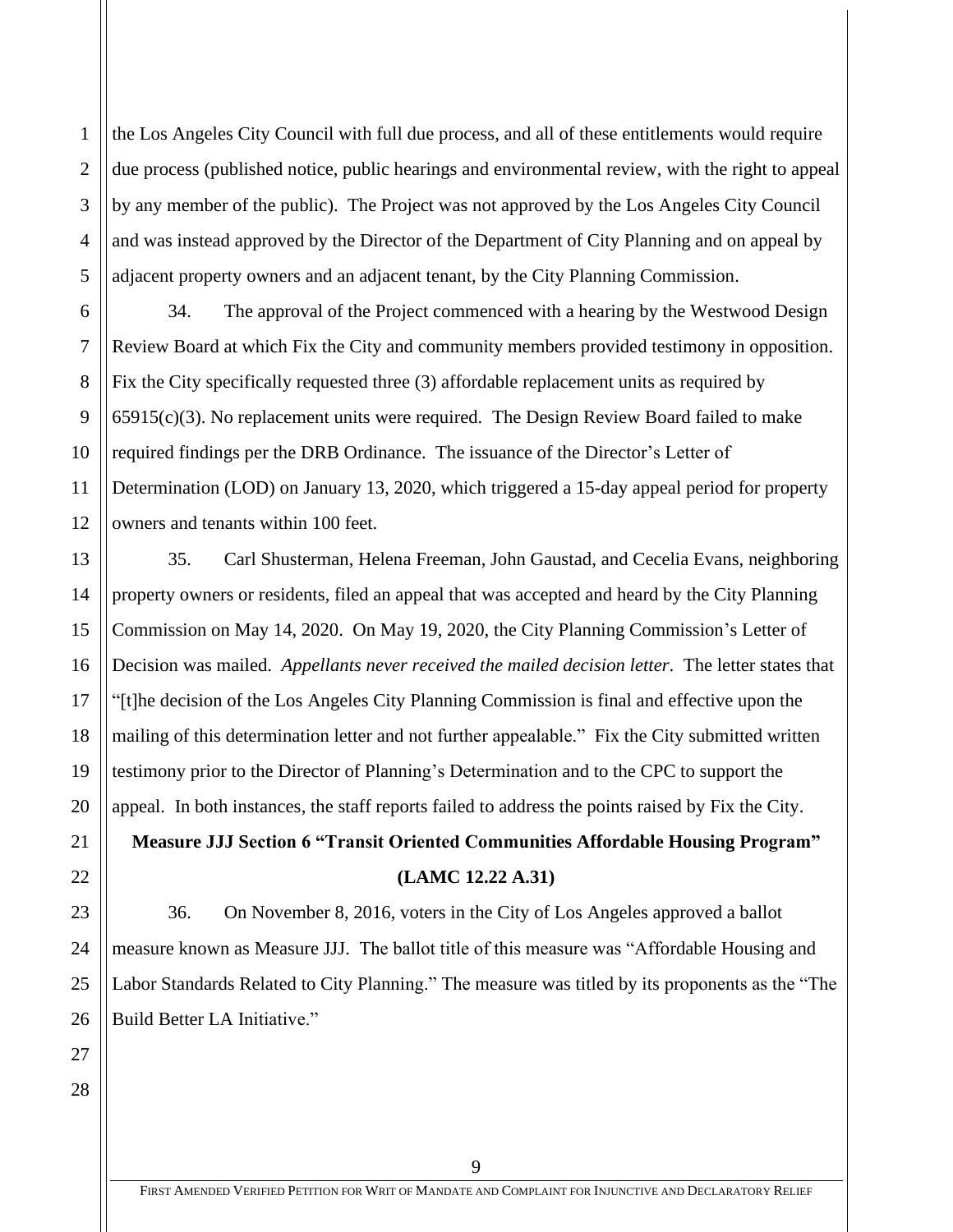37. As the measure's ballot title reveals, Measure JJJ was drafted to promote two purposes: an increase in the amount of affordable housing constructed in the City and the creation of local jobs paying adequate wages.

1

2

3

4

5

6

7

8

9

10

11

12

13

14

15

16

17

18

19

20

21

22

38. The ballot question for Measure JJJ read:

"Shall an ordinance: 1) requiring that certain residential development projects provide for affordable housing and comply with prevailing wage, local hiring and other labor standards; 2) requiring the City to assess the impacts of community plan changes on affordable housing and local jobs; 3) creating an affordable housing incentive program for developments near major transit stops; and 4) making other changes; be adopted?"

39. The City's Chief Legislative Analysis prepared an Impartial Analysis of Measure JJJ, which provided that Measure JJJ "will amend City law to add affordable housing standards and training, local hiring, and specific wage requirements for certain residential projects of 10 or more units seeking General Plan amendments or zoning changes."

40. The Impartial Analysis explained that "This measure also creates an affordable housing incentive program with increased density and reduced parking requirements in areas within a one-half mile radius around a major transit stop."

41. Measure JJJ contains Section 6, which is titled "Transit Oriented Communities Affordable Housing Overlay." Section 6 establishes Los Angeles Municipal Code section 12.22 A.31, which is titled "Transit Oriented Communities Affordable Housing Incentive Program."

42. Section 6 establishes a program for housing developments within a one-half mile radius of a Major Transit Stop, as defined in Public Resources Code section 21155, subdivision (b). As set forth in Section 6, "Each one-half mile radius around a Major Transit Stop shall constitute a unique Transit Oriented Communities Affordable Housing Incentive Area."

23 24 25 26 27 28 43. Section 6 (Los Angeles Municipal Code section 12.22 A. 31 (b) provides that within 90 days of enactment, the Director of Planning "shall prepare TOC Affordable Housing Incentive Program Guidelines ("TOC Guidelines") that provide the eligibility standards, incentives, and other necessary components of this TOC incentive program described herein." Measure JJJ provides that "[t]he TOC Guidelines shall be drafted consistent with the purposes of this Subdivision and shall include the following" standards regarding eligibility and incentives.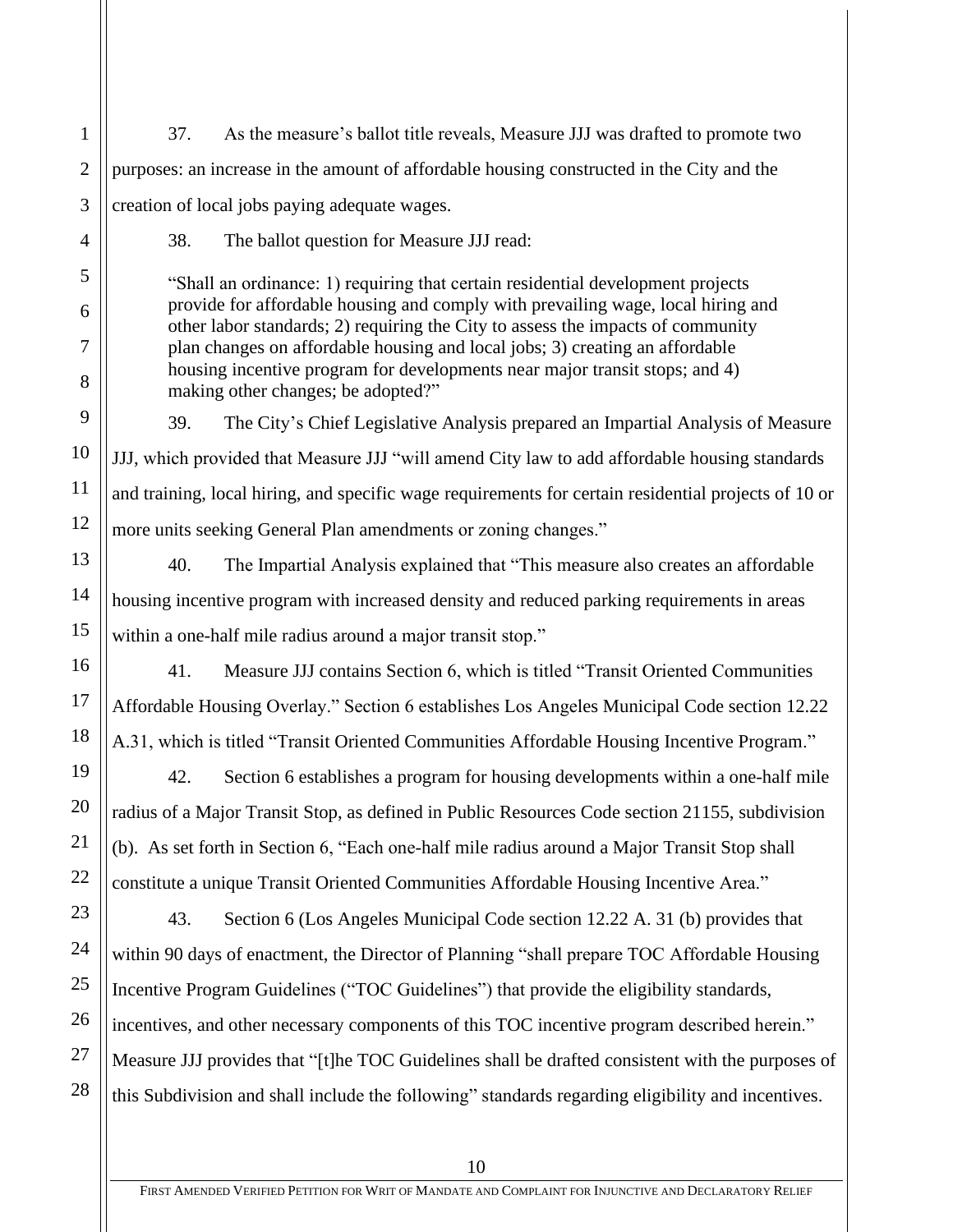The incentives are defined in Section 6: reduced parking, increased FAR and increased density (units). The CPC was limited to determining how much affordable housing was required for how much increased FAR and density.

4 6 8 9 10 12 13 14 15 16 44. Measure JJJ establishes that a Housing Development (containing five or more units) is eligible for TOC Incentives "if it provides minimum required percentages of On-Site Restricted affordable units," is not seeking a density or development bonus under any other program*, and meets state law requirements regarding replacement units*. The minimum required percentages "shall be determined by the Department of City Planning and set forth in the TOC Guidelines at rates that meet or exceed 11% of the total dwelling units affordable to Very Low Income households; or 20% of the total number of dwelling units affordable to Lower Income Households;" as well as "no less than 7%" for Extremely Low Income Households. The eligibility standards also provide that the TOC Guidelines shall "identify incentives for projects that adhere to the labor standards required in Section 5 of this Ordinance, provided, that no such incentives will be created that have the effect of undermining the affordable housing incentives contained herein." Failure to require three affordable replacement units undermines the very purpose of TOC incentives to preserve and increase affordable housing.

45. Measure JJJ provides that the TOC incentives shall contain incentives "consistent with the following" which include a residential density increase, adjustments to minimum square feet per dwelling unit, floor area ratio, or both, as well as parking reductions. The Director of Planning and CPC have consistently awarded *additional discretionary* incentives for reductions in required yards and setback, open space, and lot width; increases in maximum lot coverage, height, and transitional height requirements. Each of these "additional" incentives alters otherwise applicable limitations in the municipal code without complying with the procedural requirements for zone changes, height district amendments and general plan amendments or variances, all of which provide due process and full transparency. None of these additional incentives are authorized by the provisions of Measure JJJ.

28

1

2

3

5

7

11

17

18

19

20

21

22

23

24

25

26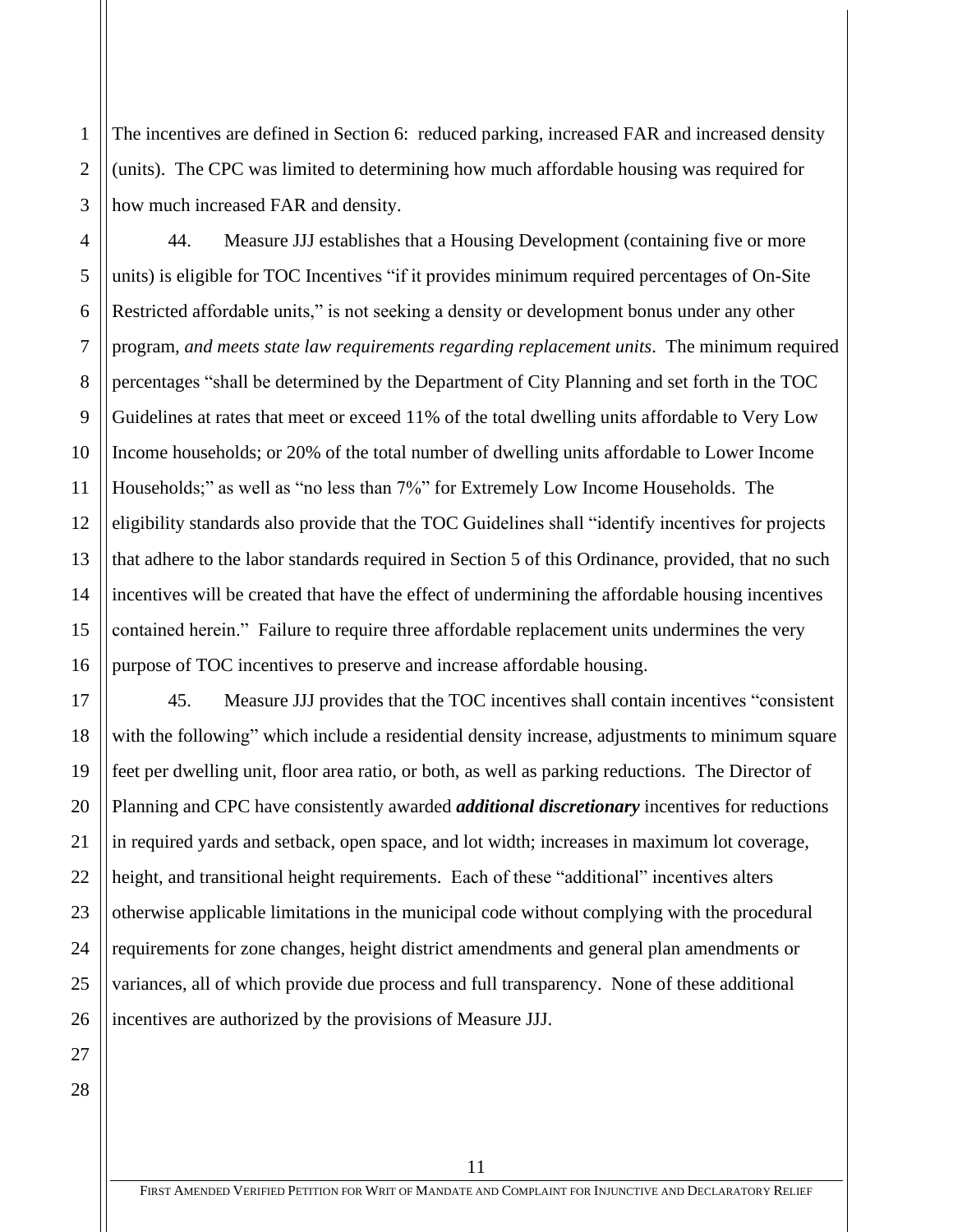| $\mathbf{1}$        | Measure JJJ Section 6 also provides that "an Eligible Housing Development shall<br>46.                                                                                                                                                                                                                                                                                                                           |  |  |
|---------------------|------------------------------------------------------------------------------------------------------------------------------------------------------------------------------------------------------------------------------------------------------------------------------------------------------------------------------------------------------------------------------------------------------------------|--|--|
| $\overline{2}$      | be granted TOC Incentives, as determined by the Department of City Planning consistent with                                                                                                                                                                                                                                                                                                                      |  |  |
| 3                   | the following:                                                                                                                                                                                                                                                                                                                                                                                                   |  |  |
| 4                   | "(i) Residential Density Increase. An Eligible Housing Development shall be<br>granted increased residential density at rates that shall meet or exceed a 35%                                                                                                                                                                                                                                                    |  |  |
| 5                   | increase. In establishing the density allowances, the Department of City Planning<br>may allow adjustments to minimum square feet per dwelling unit, floor area ratio,<br>or both, and may allow different levels of density increase depending on the<br>Project's base zone and density.                                                                                                                       |  |  |
| 6<br>$\overline{7}$ |                                                                                                                                                                                                                                                                                                                                                                                                                  |  |  |
| 8                   | "(ii) Parking. An Eligible Housing Development shall be granted parking<br>reductions consistent with California Government Code Section 65915(p).<br>"(iii) Incentives and Concessions. An Eligible Housing Development may be<br>granted up to either two or three incentives or concessions based upon the<br>requirements set forth in California Government Code Section 65915(d)(2)."<br>(Emphasis added.) |  |  |
| 9                   |                                                                                                                                                                                                                                                                                                                                                                                                                  |  |  |
| 10                  |                                                                                                                                                                                                                                                                                                                                                                                                                  |  |  |
| 11                  |                                                                                                                                                                                                                                                                                                                                                                                                                  |  |  |
| 12                  |                                                                                                                                                                                                                                                                                                                                                                                                                  |  |  |
| 13                  | 47.<br>Measure JJJ Section 6 limits the number of incentives up to two or three                                                                                                                                                                                                                                                                                                                                  |  |  |
| 14                  | ministerial incentives (FAR, density and reduced parking). By contrast, under Measure JJJ                                                                                                                                                                                                                                                                                                                        |  |  |
| 15                  | Section 5(e), a project applying for a General Plan Amendment, zone or height district change is                                                                                                                                                                                                                                                                                                                 |  |  |
| 16                  | eligible for three additional concessions/incentives that provide for relief from development                                                                                                                                                                                                                                                                                                                    |  |  |
| 17                  | standards such as height and side yards, The pattern and practice of approving incentives that                                                                                                                                                                                                                                                                                                                   |  |  |
| 18                  | only Section 5 projects could obtain is a flagrant violation of Measure JJJ, an end-run on the                                                                                                                                                                                                                                                                                                                   |  |  |
| 19                  | good jobs promised by Measure JJJ, and elimination of a transparent public process to review                                                                                                                                                                                                                                                                                                                     |  |  |
| 20                  | major entitlement changes (height, open space, etc.). Section 6 authorizes up to three ministerial                                                                                                                                                                                                                                                                                                               |  |  |
| 21                  | incentives. Since they are ministerial, they do not require a public process. But the                                                                                                                                                                                                                                                                                                                            |  |  |
| 22                  | "discretionary" TOC incentives are only available under Section 5. As a result, only a handful of                                                                                                                                                                                                                                                                                                                |  |  |
| 23                  | Measure JJJ projects in the entire city have complied with the Labor Standard. The good jobs                                                                                                                                                                                                                                                                                                                     |  |  |
| 24                  | voters supported have been unlawfully sabotaged by the Planning Department.                                                                                                                                                                                                                                                                                                                                      |  |  |
| 25                  | 48.<br>Section 5 of Measure JJJ provides that projects with 10 or more residential                                                                                                                                                                                                                                                                                                                               |  |  |
| 26                  | dwelling units must, in order to be eligible for "a discretionary General Plan amendment or                                                                                                                                                                                                                                                                                                                      |  |  |
| 27                  | any zone change or height-district change that results in increased allowable residential floor                                                                                                                                                                                                                                                                                                                  |  |  |

28 area, density or height, or allows a residential use where previously not allowed," the project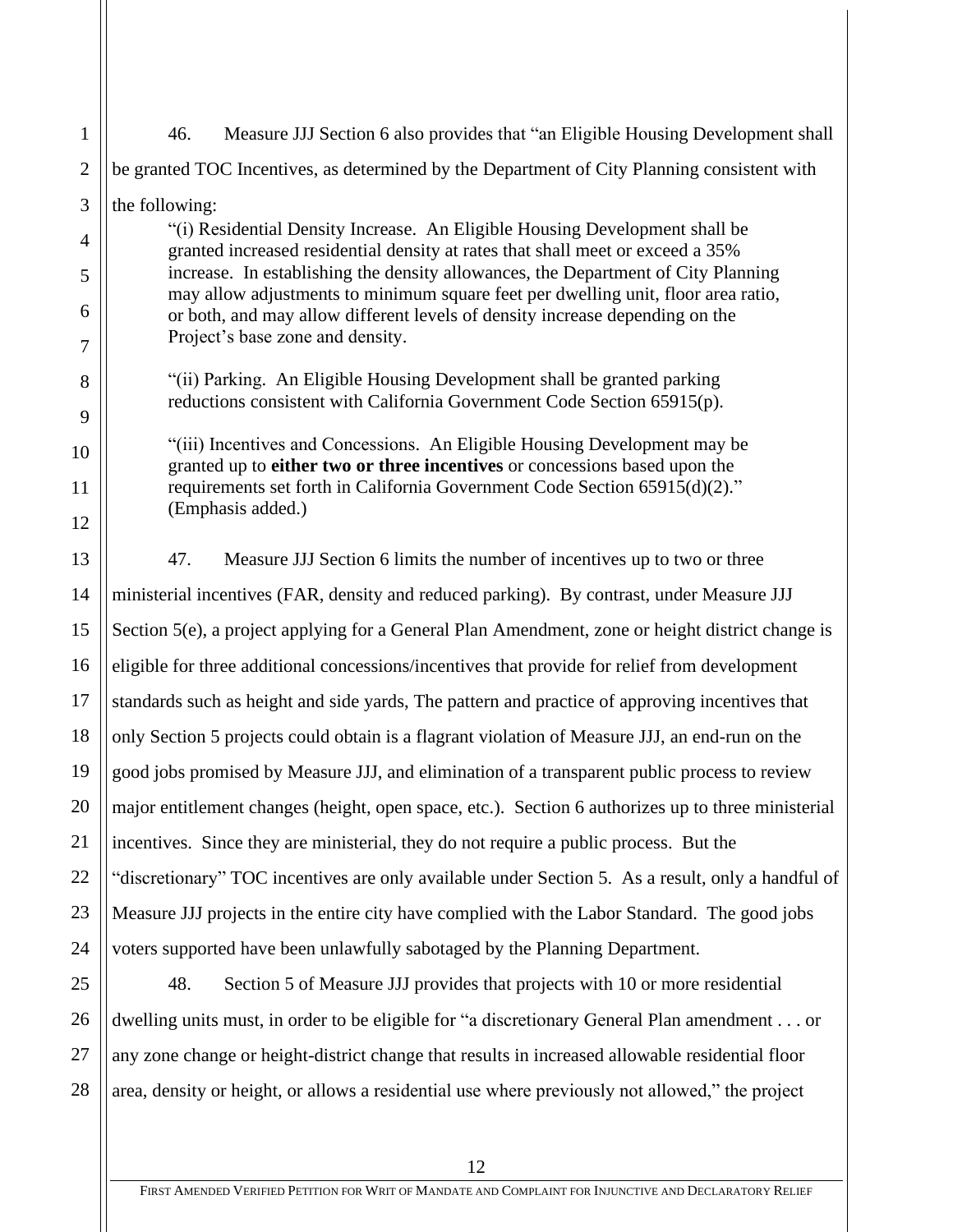1 2 3 4 5 6 7 8 9 10 11 12 13 14 15 16 17 must comply with various affordable housing requirements (including on or off site), and "shall comply with the job standards in subdivision (i). The job standards require that all work be performed by licensed contractors, that at least 30 percent of the workforce is a resident of the City, that 10 percent of the workforce is a "transitional worker" living within a 5-mile radius of the project, and that the workers are paid the standard prevailing wages in the project area. Parties who have analyzed the projects approved since 2016 have concluded that there have been very few labor standard projects approved under Measure JJJ. Mayor Garcetti's June 6, 2018 report to the PLUM Committee on implementing the Labor Standard, now enacted as Ordinance 186,483, repeatedly states the Labor Standard be required "on any project awarded subject to Measure JJJ." He went on to recommend "an ordinance for the administration of any project subject to Measure JJJ." This corresponds with the intent of the measure as established in Measure JJJ Section 2, Findings: "Now THEREFORE, based upon these findings the people declare that the City adopt the legislation contained herein in order to address our homeless and affordable housing crisis, while also creating good jobs with family supporting wages." This twin goal was for the "legislation herein," and not limited to Section 5 projects. **FIRST CAUSE OF ACTION**

# **Violation of Municipal Code, Initiative Measure JJJ, Los Angeles General Plan, and Westwood Community Multi-Family Specific Plan**

18

19

20

21

22

23

24

25

26

27

28

## **(Code of Civ. Proc., § 1085)**

49. Petitioner hereby re-alleges and incorporates by reference herein the allegations in the preceding paragraphs.

50. In approving the Project and granting the TOC incentives under JJJ Section 6, Respondents violated both the directive of the voters in enacting Measure JJJ and the requirements of state law and municipal code, most clearly, Charter Section 464(a).

51. Measure JJJ authorizes incentives for FAR, density increases, and parking. In addition to those incentives, the Project received improperly granted incentives for increased height and reduced open space and side yard and failed to provide 3 affordable replacement dwelling units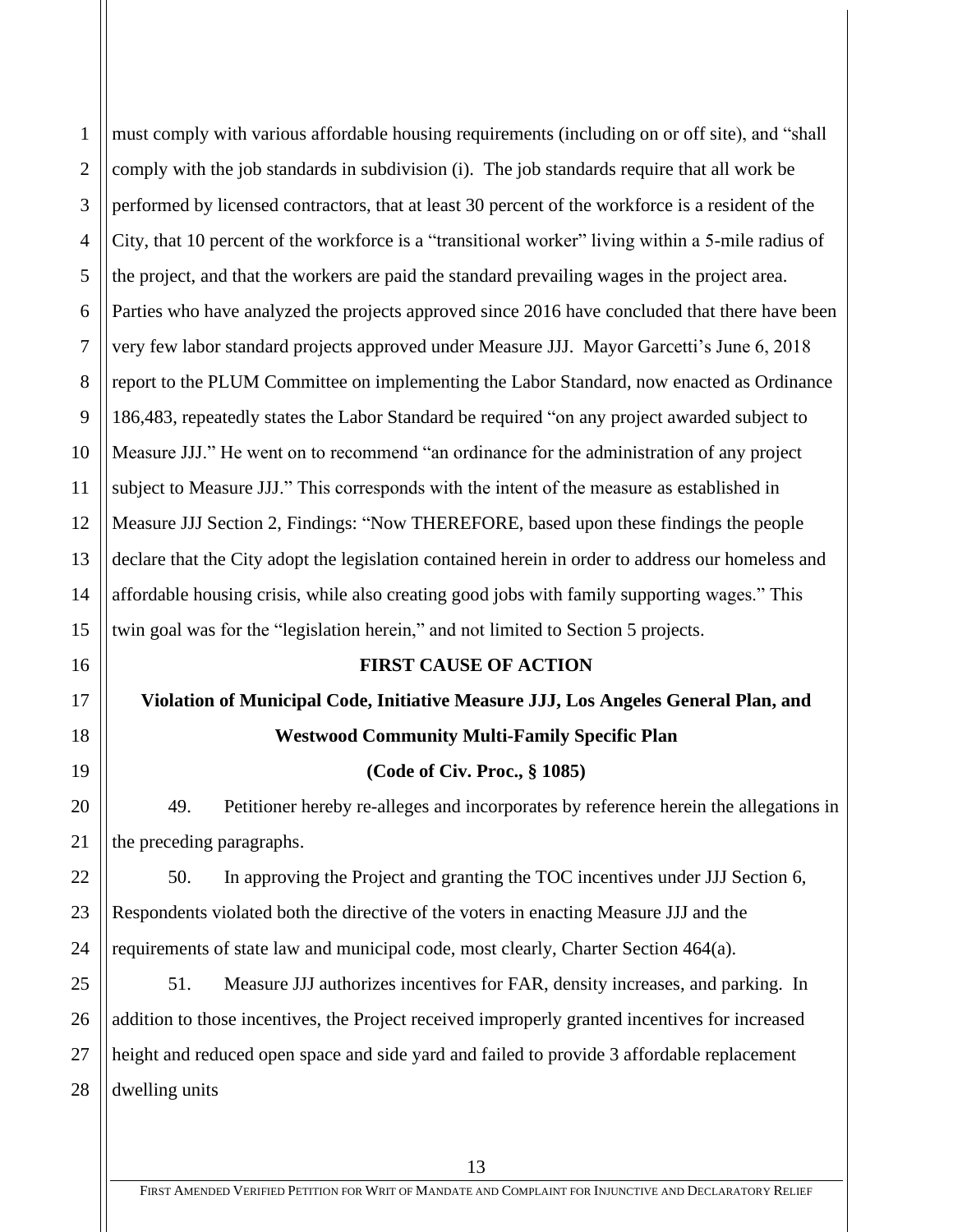1

2

3

4

5

52. Nowhere does Measure JJJ authorize incentives for increased height or reduced open space or side yards. Nor were the voters informed of such incentives by Measure JJJ. The voters also did not approve any changes to the Westwood Community Multi-Family Specific Plan, nor were any exceptions, modifications, adjustments or amendments for the Specific Plan requested.

6 7 8 9 10 11 12 13 14 15 16 17 18 19 20 53. In this instance, the TOC "discretionary" incentives effectively overturn specific standards set out in a Specific Plan for height and other planning standards. The incentives approved by the Director of Planning and CPC were never adopted by the legislative body as required by California Government Code 65915(d)(3). More importantly, the incentives granted to 10757-10759 West Wilkins Avenue were not adopted by the voters, as required by LA City Charter Section 464(a). The TOC incentives granted to 10757-10759 West Wilkins Avenue significantly depart from the framework approved by the voters and overturn the duly-adopted ordinances passed by the Los Angeles City Council governing a variety of land use planning standards. Nor were the "Tiers" allowing increased density with proximity to transit authorized by Measure JJJ. The Tiers function as newly created zones, which were not adopted by ordinance nor approved by the voters. Pursuant to Los Angeles City Charter section 464(a), only the voters can amend Measure JJJ; according to the measure itself (Section 5.A), the Council may only make non-substantive amendments to the measure's provisions. The pattern and practice of approving TOC incentives significantly rewrites Section 6 of Measure JJJ in numerous ways.

54. Under Measure JJJ Section 6, residential density increases are determined by "the project's base zone and density," not TOC Tiers. (LAMC 12.22 A.31(b)(2)(i).) The density increase granted to 10757-10759 West Wilkins Avenue was based on TOC Tier 3. The Tiers set up four levels of incentives based on proximity to rapid transit. Section 6 established one set of incentives within a half mile of the major transit stop. Granting Tier 3 incentives to 10757- 10759 West Wilkins Avenue was therefore inconsistent with the voters' mandate in Measure JJJ. The Planning Department did not calculate density bonuses using the base zone and density, as required by Measure JJJ Section 6.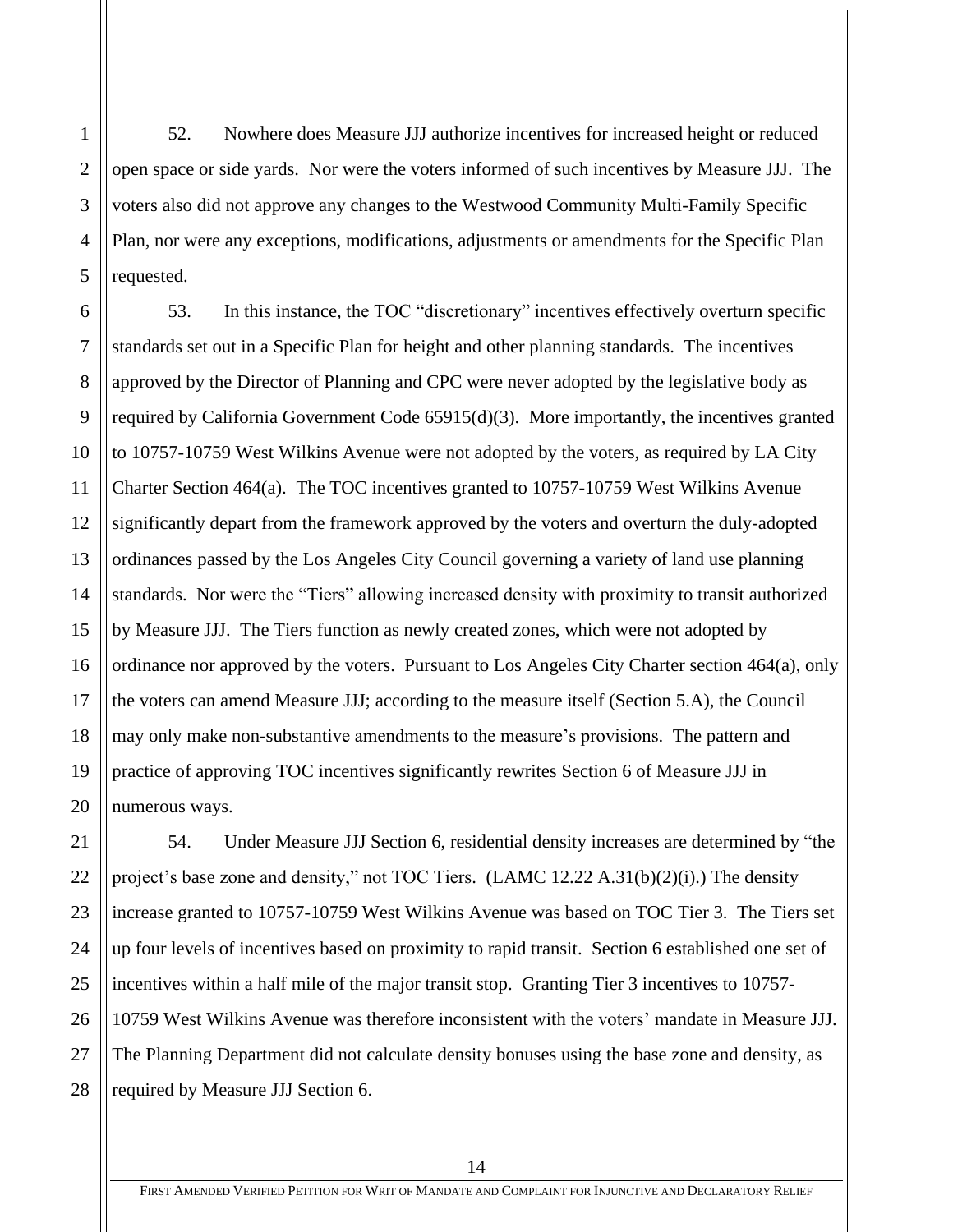55. Measure JJJ Section 6 limits the number of incentives up to two or three ministerial incentives (FAR, density and reduced parking). 10757-10759 West Wilkins Avenue received a total of five, not three incentives: (1) extra density; (2) reduced parking; (3) a 22-foot increase in height; (4) reduced open space and (5) reduced side yard. There is no authority to grant extra height or reduced open space or side yards in Section 6.

56. The TOC incentives granted to 10757-10759 West Wilkins Avenue effectively override the Specific Plan, vastly increasing permissible height for residential projects in this area. Yet the TOC Tiers and Discretionary Incentives granted to 10757-10759 West Wilkins Avenue were not adopted consistent with the process for a specific plan amendment. Further, by impermissibly including height and other incentives not provided for in Measure JJJ Section 6, the city has effectively rendered moot the specific plan amendment process. Approval of the Project is inconsistent with the land use planning hierarchy, in which the Specific Plan must be consistent with the General Plan, and the zoning must be consistent with both the Specific Plan and General Plan. The Project's zoning was consistent with the Specific Plan and the approval overrides that zoning without following any of the legal processes required to change or depart from zoning.

57. The TOC incentives approved by the City undermine one of the two fundamental premises of Measure JJJ: the requirement of projects to meet labor standard requirements to receive incentives under Section 6. Absent this requirement, the fundamental promise of Measure JJJ to provide "good jobs" is cast aside. While Measure JJJ Section 5 sets forth an elaborate set of requirements for projects seeking general plan amendments, zone changes, or height district changes, and requires adherence to labor standards in order to receive these entitlements, projects receiving incentives under the improperly approved TOC incentives no longer need zone changes or height district changes, and so do not comply with the labor standards or provide the public with notice and public hearings to make these massive changes. The "discretionary" TOC incentives "approved" are nothing short of an attempt to end-run the charter and the will of the voters.

28

1

2

3

4

5

6

7

8

9

10

11

12

13

14

15

16

17

18

19

20

21

22

23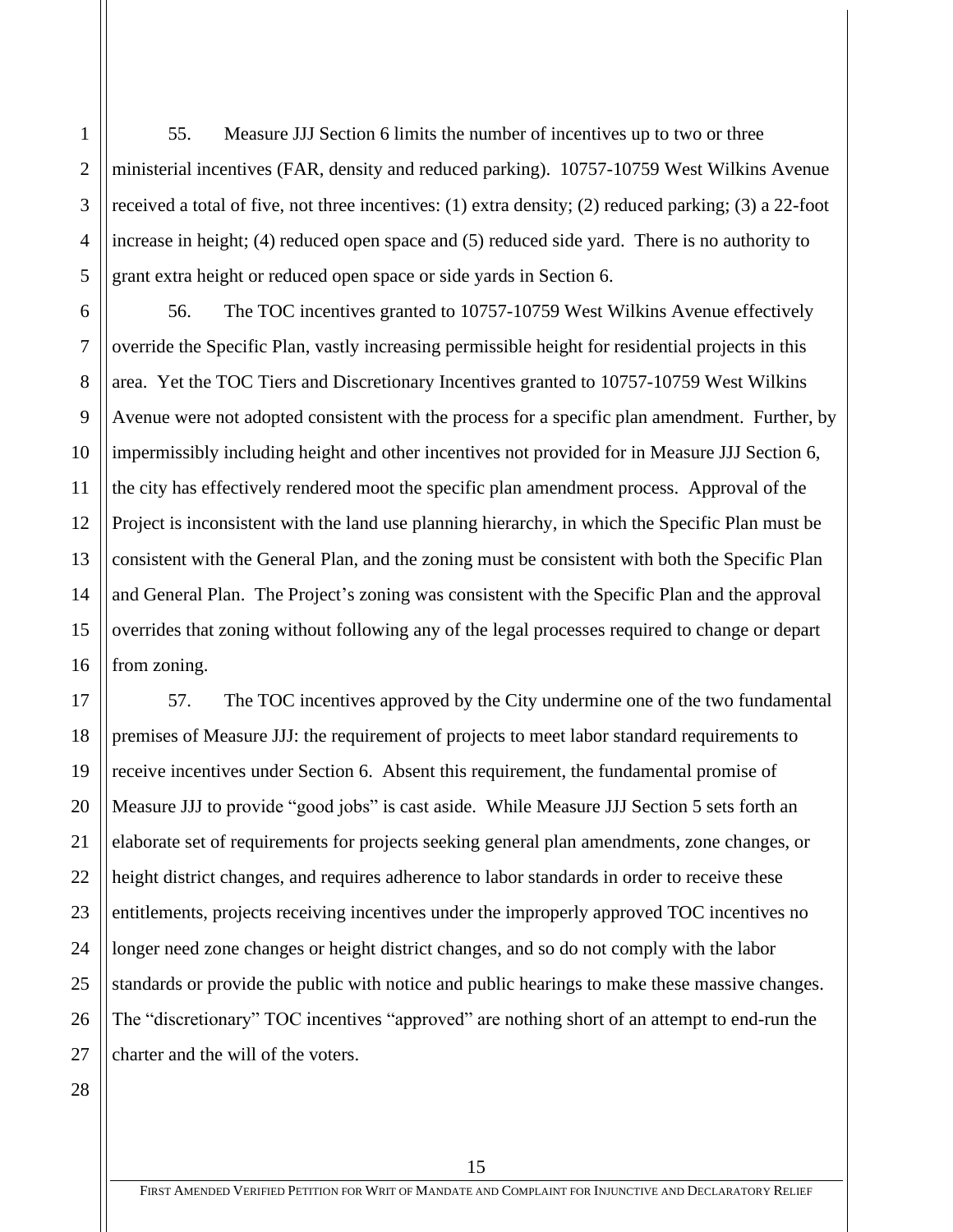58. Voters adopted Measure JJJ being told that the measure would require projects seeking zone changes or height district changes to abide by labor standards, and that the affordable housing incentive program near transit would provide density increases and reduced parking. What voters got are incentives that eliminate numerous generally-applicable laws, and which were never adopted in a legislative process or presented to the voters, and which do not require the "good jobs" that Measure JJJ promised. Projects that would have been required to meet labor standards under Section 5 avoid those standards because the "discretionary" Section 6 incentives claim to obviate the need for zone changes and height district changes in the many areas of the city that are a half mile from a major transit stop.

59. The Project at 10757-10759 West Wilkins Avenue is just one instance of the City violating its own laws by application of the TOC Guidelines through the awarding of incentives that exceed the scope of Measure JJJ. Petitioner is informed and on the basis of that information and belief, believes the City has a practice of awarding incentives pursuant to the TOC Guidelines that far exceed the requirements of the zoning code and the general plan for the properties on which the projects are sited. The TOC Incentives are *ultra vires* and void.

60. In approving TOC incentives in conflict with JJJ, the Planning Department and City Planning Commission prejudicially abused their discretion, and approved TOC incentives in an arbitrary and capricious manner that is not consistent with the requirements of Measure JJJ nor consistent with the requirements of state and local law for the adoption of zoning ordinances and maintaining general plan consistency. Most troubling, this pattern and practice of inventing additional discretionary incentives and waiving the Labor Standard, and failing to replace demolished RSO units, betray the electorate. If changes are required, the City must return to the voters and make their case, or Real Party can seek a Specific Plan Amendment under Section 5 of Measure JJJ.

61. In addition, the Project's approval should be overturned because the Project is inconsistent with the specific requirements of the Specific Plan, as to height, open space, step backs, and side yards.

1

2

3

4

5

6

7

8

9

10

11

12

13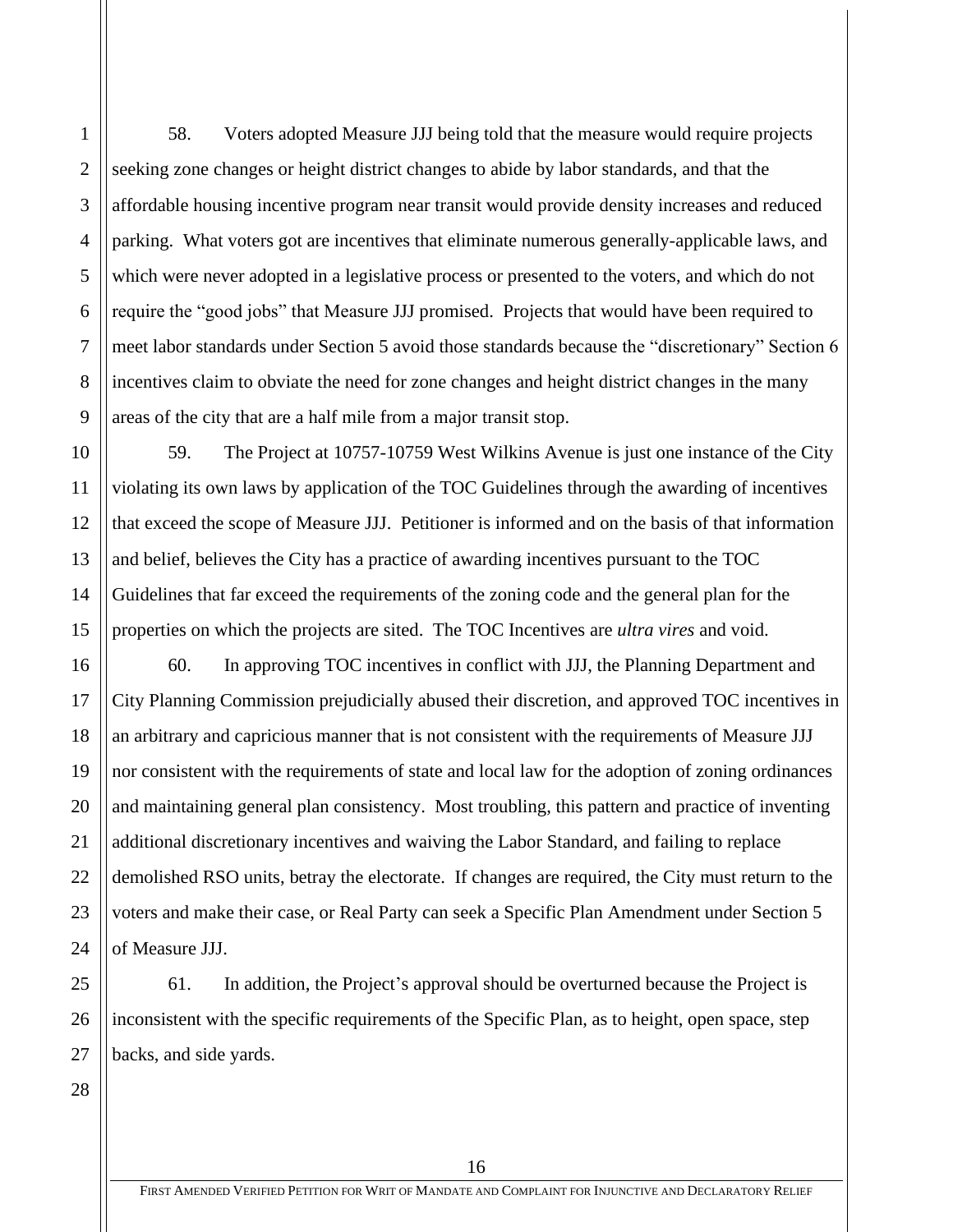62. Petitioner has a direct and beneficial interest in the action herein and has exhausted all other available remedies.

63. Petitioner has a beneficial right to Respondents' performance of their respective duties based on Petitioner's interest in maintaining and improving the quality of the urban infrastructure in the City, as well as the interest of Petitioner's members in improving quality of life in their own city.

64. Respondents' actions in approving the Project and others like it on the basis of the *ultra vires* TOC Incentives threaten to cause Petitioner irreparable and substantial harm.

65. Petitioner has no plain, speedy, and adequate remedy at law, in that unless this Court enjoins Respondents and the Real Parties, they will develop/approve the Project and other similar projects based on the incentives that were not included in Measure JJJ. No amount of monetary damages or other legal remedy can adequately compensate Petitioner for the irreparable harm that Petitioner, its members, and the residents of the City of Los Angeles will suffer from the violations of law described herein.

## **SECOND CAUSE OF ACTION**

## **WRIT OF MANDATE**

(Code Civ. Proc., § 1094.5)

66. Assembly Bill (AB) 2556 amended section 65915 of the Government Code in 2016, effective on January 1, 2017. AB 2556 requires that housing developments seeking density bonuses must replace any dwelling units that are "subject to any . . . form of rent or price control through a public entity's valid exercise of its police power." (Govt. Code, § 65915, subd.  $(c)(3)(A)$ .)

67. If the income of the household that occupies the unit is not known, it is to be rebuttably presumed that lower-income renter households occupied these units in the same proportion of lower-income renter households within the jurisdiction, according to the most recent data from United State Department of Housing and Urban Development's Comprehensive Housing Affordability Strategy database. (Govt. Code,  $\S$  65915, subd. (c)(3)(B)(i).) Any fractional result must be rounded up. (*Ibid.*)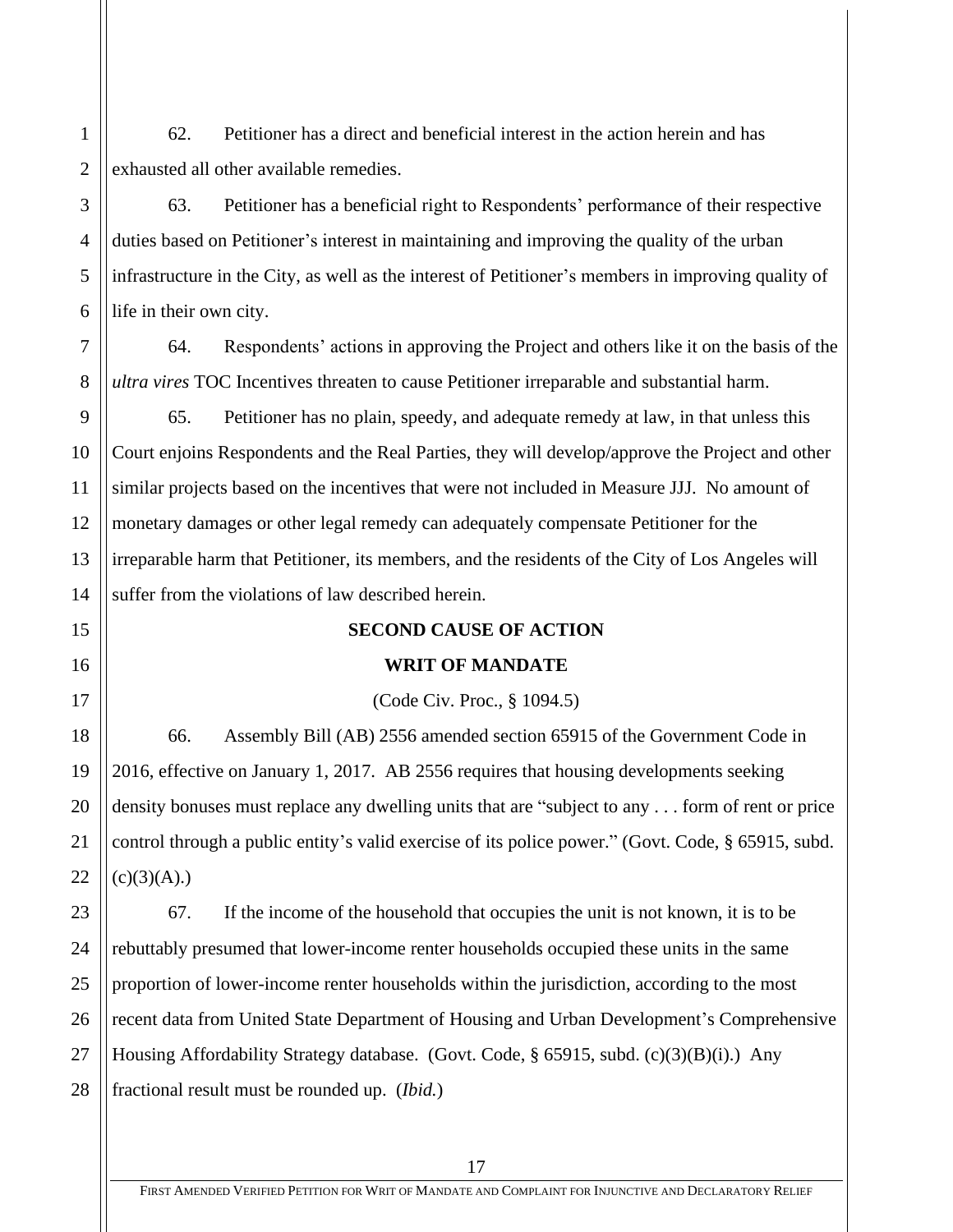68. Housing developments are only eligible for TOC Incentives if they "meet[] any applicable replacement requirements of California Government Code section 65915(c)(3)."  $(LAMC 12.22 A.31 (b)(1))$ .

69. The City's records for 10757 W. Wilkins show that the property contained three units subject to the City's Rent Stabilization Ordinance (RSO), which is the rent control program of the City of Los Angeles and that there were no exemptions for those units

70. The Los Angeles Housing & Community Investment Department (HCIDLA) determined that no replacement units were required because "Per the Rent Stabilizaiton Ordinance (RSO) Unit, the property received an exemption from the RSO because it was Ellis'd in 2003."

71. Based on the statement that units were "Ellis'd," or removed from the rental market, "HCIDLA has determined that there were no residential units built or demolished on the properties within the last five (5) years. No AB 2556 replacement affordable units are required."

72. The three RSO units that were rented at 10757 W. Wilkins were subject to rent control and thus all must be replaced. Pursuant to the rebuttable presumption, because 73 percent of rental housing in Los Angeles is occupied by low income households, according to the most recent HUD database, *all 3 units were required to be replaced*.

73. The Project has only two units set aside for very low income housing, so does not satisfy the applicable replacement requirement.

74. Petitioner has a direct and beneficial interest in the action herein and has exhausted all other available remedies.

75. Petitioner has a beneficial right to Respondents' performance of their respective duties based on Petitioner's interest in maintaining and improving the quality of the urban infrastructure in the City, and ensuring that density bonus awards result in the appropriate quantity of affordable units, as well as the interest of Petitioner's members in improving quality of life in their own city, including by the provision of affordable housing.

76. Respondents' actions in approving the Project without adequate replacement units threaten to cause Petitioner irreparable and substantial harm.

1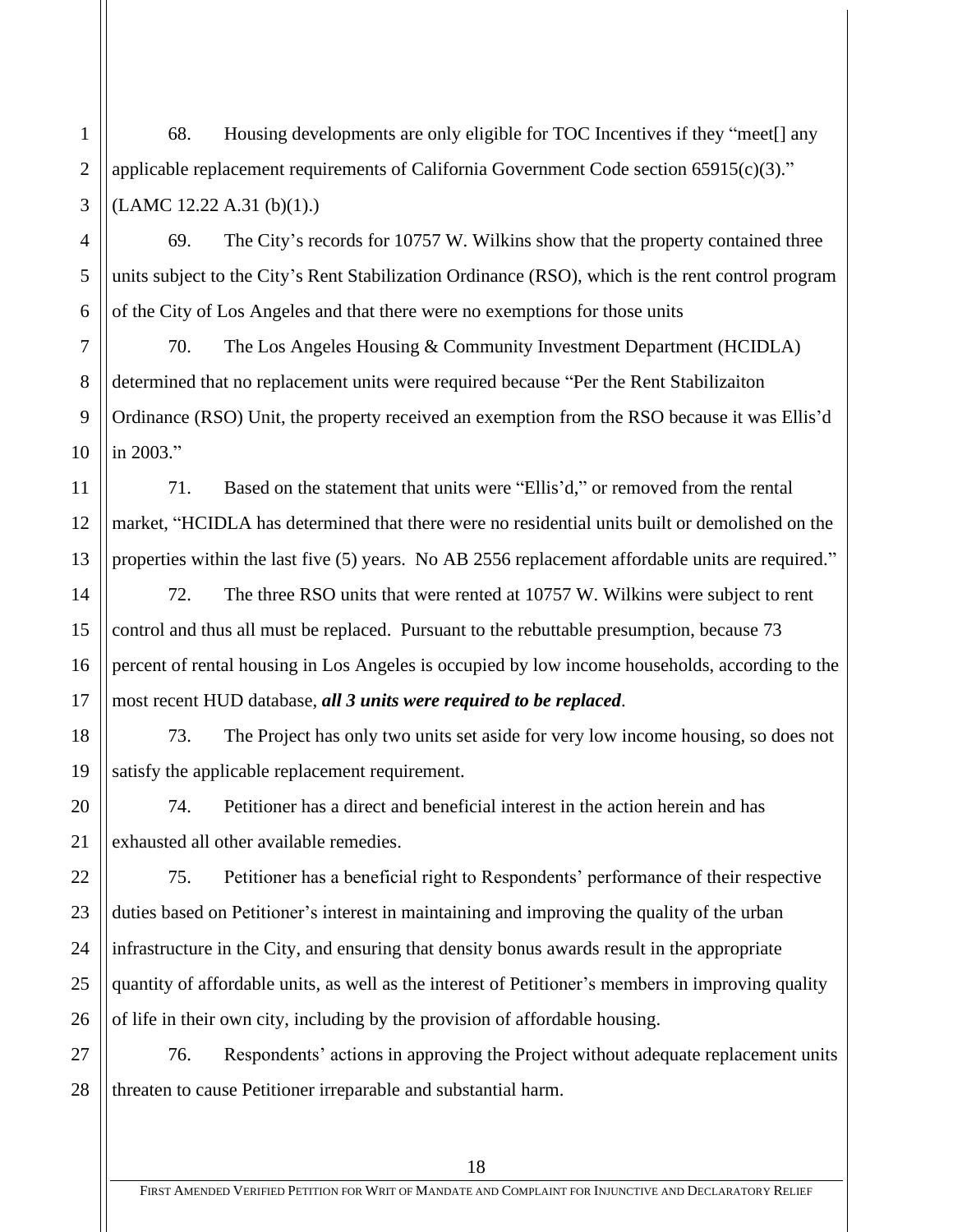77. Petitioner has no plain, speedy, and adequate remedy at law, in that unless this Court enjoins Respondents and the Real Parties, they will develop/approve the Project without including sufficient replacement units required by AB 2556. No amount of monetary damages or other legal remedy can adequately compensate Petitioner for the irreparable harm that Petitioner, its members, and the residents of the City of Los Angeles will suffer from the violations of law described herein.

## **THIRD CAUSE OF ACTION**

#### **DECLARATORY RELIEF**

#### **(Code Civ. Proc., § 1060)**

78. Petitioner incorporates by reference all the allegations contained in the previous paragraphs as though fully set forth herein.

79. A dispute has arisen between Petitioner and Respondents, in that Petitioner believes and contends, for the reasons set forth in the cause of action above, that Respondents' actions as set forth above were unlawful and invalid. Petitioner is informed and believes, and on that basis contends, that Respondents contend in all respects to the contrary.

80. Petitioner contends that the TOC Incentives approved for 10757-10759 West Wilkins Avenue are *ultra vires* for the reasons outlined above, including specifically that these Incentives far exceeded the authority of the City and the City Planning Commission under Measure JJJ, and were outside the power of the City Planning Commission to approve for 10757- 10759 West Wilkins Avenue. Petitioner is informed and believes that in response to Petitioner having identified these issues for Respondents, Respondents have disagreed with Petitioner's contentions, and continue to rely upon the TOC Guidelines and their incentives in reviewing and approving other projects.

81. A judicial declaration as to the legality of Respondents' actions, as set forth above, is therefore necessary and appropriate to determine the respective rights and duties of the parties.

## **PRAYER FOR RELIEF**

WHEREFORE, the Petitioner and Plaintiff pray for judgment as follows: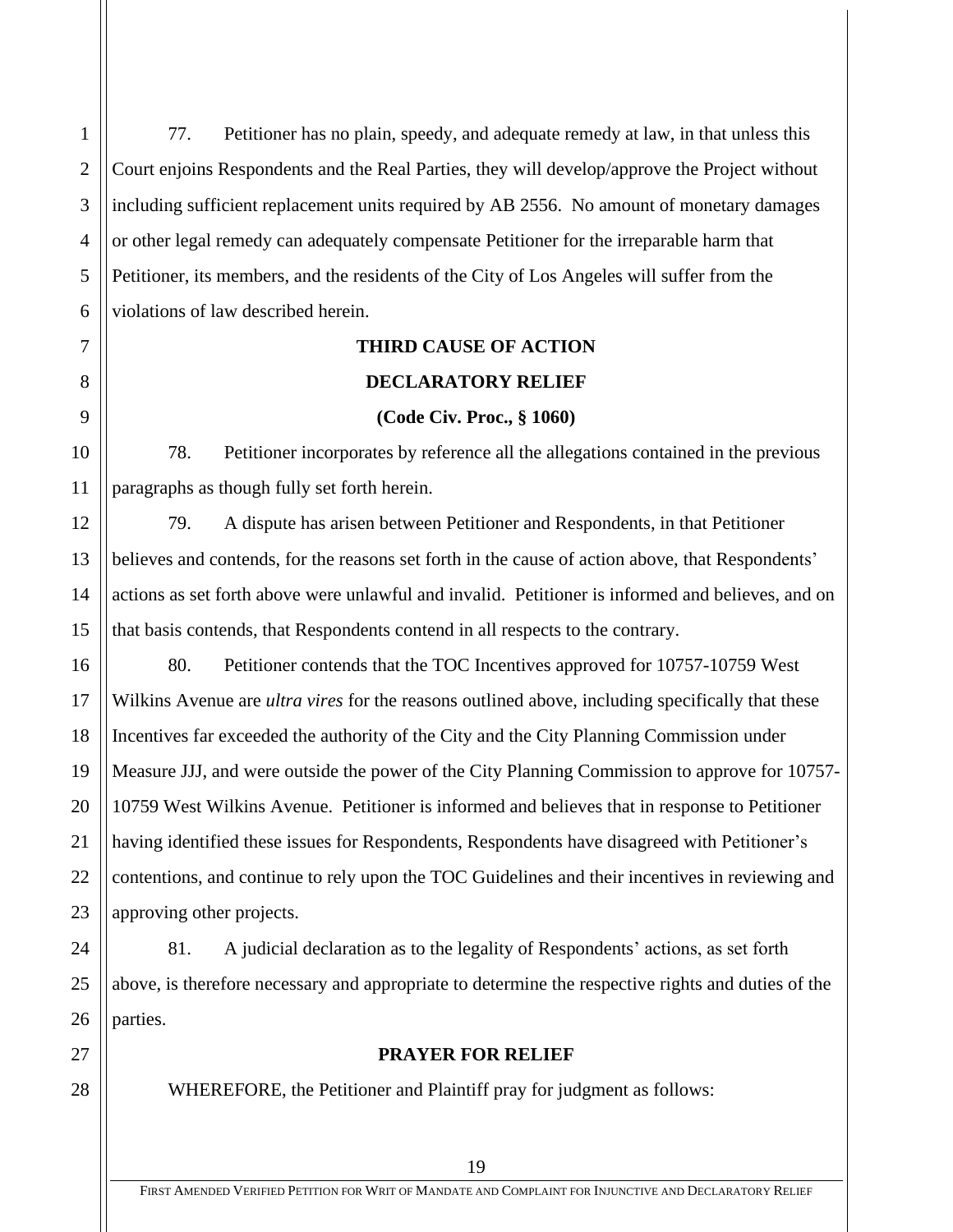1. That the Court issue a peremptory writ of mandate, requiring Respondents to set aside the approval for the 10757-10759 West Wilkins Avenue project, and to set aside the *ultra vires* TOC Incentives permitted by the Planning Department, and to cease any future reliance on TOC discretionary Incentives and TOC Tiers until and unless incentives consistent with Measure JJJ are adopted by Respondents;

2. That this Court enjoin Respondents from taking any action to further the construction of the 10757-10759 West Wilkins Avenue project and from relying upon the TOC discretionary incentives and TOC tiers to approve other projects, and to enjoin Real Parties from any activity in furtherance of the construction of the 10757-10759 West Wilkins Avenue project; and that this Court enjoin Respondents to rescind, revoke, and invalidate all approvals issued in support of the Project until such time as the approvals comply with Measure JJJ;

3. That this Court issue declaratory relief finding that

|  | a. | the TOC incentives awarded to applicants are <i>ultra vires</i> , because they |  |
|--|----|--------------------------------------------------------------------------------|--|
|  |    | exceed what the voters authorized in Measure JJJ in number and type, and       |  |
|  |    | were not adopted as ordinance by the City Council as required by               |  |
|  |    | California Government Code Section $65915(d)(C)(3)$ ;                          |  |

b. the 10757-10759 West Wilkins Avenue project is inconsistent with the municipal code, General Plan, City Charter, replacement affordable housing requirements and Measure JJJ;

4. That this Court award Petitioner costs and attorneys' fees pursuant to Code of Civil Procedure section 1021.5 or other applicable law; and

5. That this Court grant Petitioner such other, different, or further relief as the Court may deem just and proper.

DATED: December 6, 2021 Respectfully Submitted,

1

2

3

4

5

6

7

8

9

10

11

12

13

14

15

16

17

18

19

20

21

22

23

24

25

26

27

28

STRUMWASSER & WOOCHER LLP Fredric D. Woocher Beverly Grossman Palmer

 $By 78 \times 6 990$ 

Beverly Grossman Palmer *Attorneys for Petitioner Fix the City, Inc.*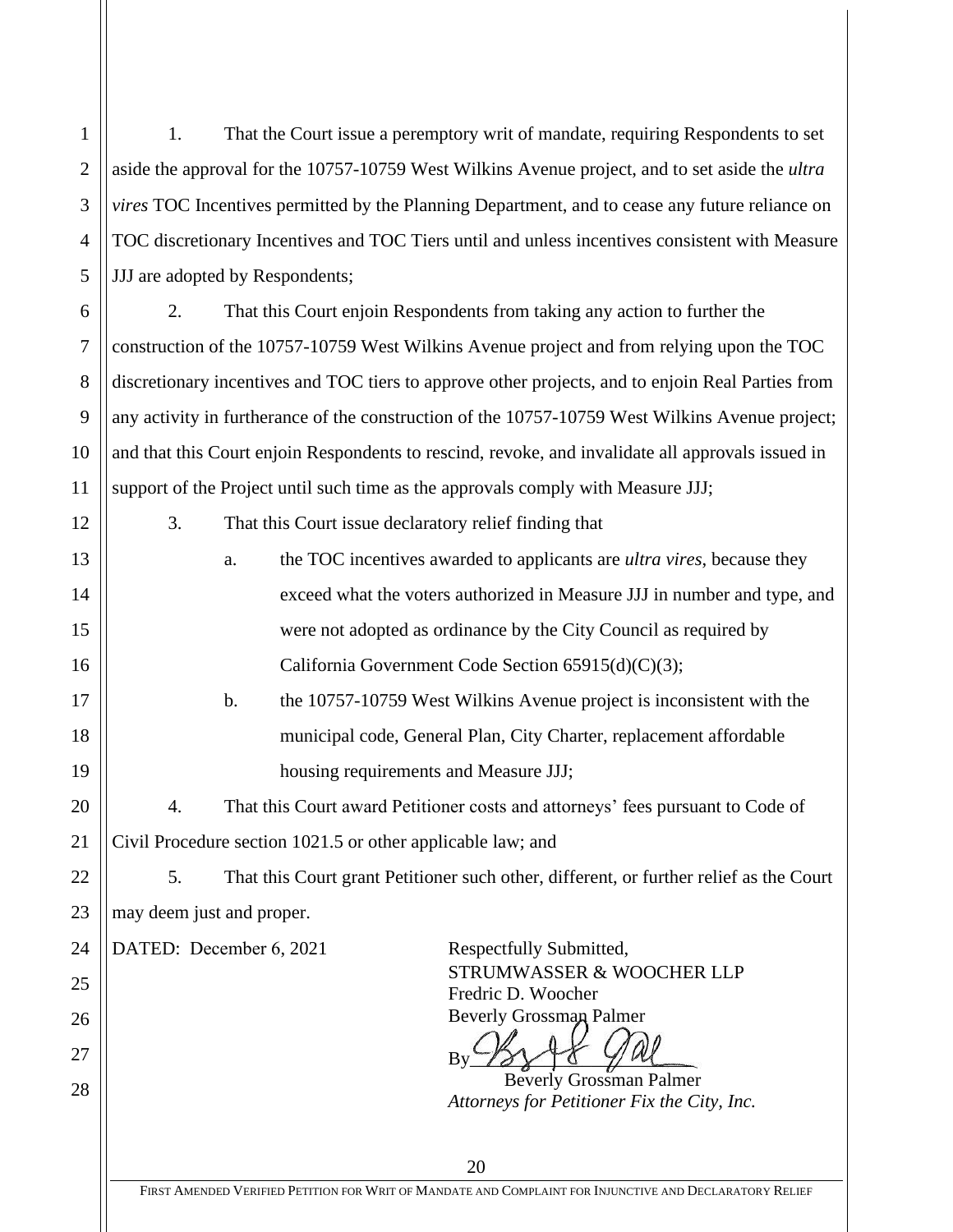| <b>VERIFICATION</b>                                                                                           |  |  |
|---------------------------------------------------------------------------------------------------------------|--|--|
| I, Laura Lake, declare:                                                                                       |  |  |
| I am a Director of Fix the City, Inc., and a resident of the City of Los Angeles. I am                        |  |  |
| authorized to make this verification for Petitioner and Plaintiff. I have read the foregoing FIRST            |  |  |
| AMENDED VERIFIED PETITION FOR WRIT OF MANDATE AND COMPLAINT FOR                                               |  |  |
| INJUNCTIVE AND DECLARATORY RELIEF. I am informed and believe that the contents                                |  |  |
| thereof are true, and on that ground I allege that the matters stated therein are true.                       |  |  |
| I declare under penalty of perjury under the laws of the State of California that the                         |  |  |
| foregoing is true and correct.                                                                                |  |  |
| Executed this 6th day of December, 2021 at Los Angeles, California.                                           |  |  |
|                                                                                                               |  |  |
|                                                                                                               |  |  |
| Laura Lake, Director<br>Fix the City                                                                          |  |  |
|                                                                                                               |  |  |
|                                                                                                               |  |  |
|                                                                                                               |  |  |
|                                                                                                               |  |  |
|                                                                                                               |  |  |
|                                                                                                               |  |  |
|                                                                                                               |  |  |
|                                                                                                               |  |  |
|                                                                                                               |  |  |
|                                                                                                               |  |  |
|                                                                                                               |  |  |
|                                                                                                               |  |  |
|                                                                                                               |  |  |
|                                                                                                               |  |  |
|                                                                                                               |  |  |
|                                                                                                               |  |  |
| 21<br>FIRST AMENDED VERIFIED PETITION FOR WRIT OF MANDATE AND COMPLAINT FOR INJUNCTIVE AND DECLARATORY RELIEF |  |  |
|                                                                                                               |  |  |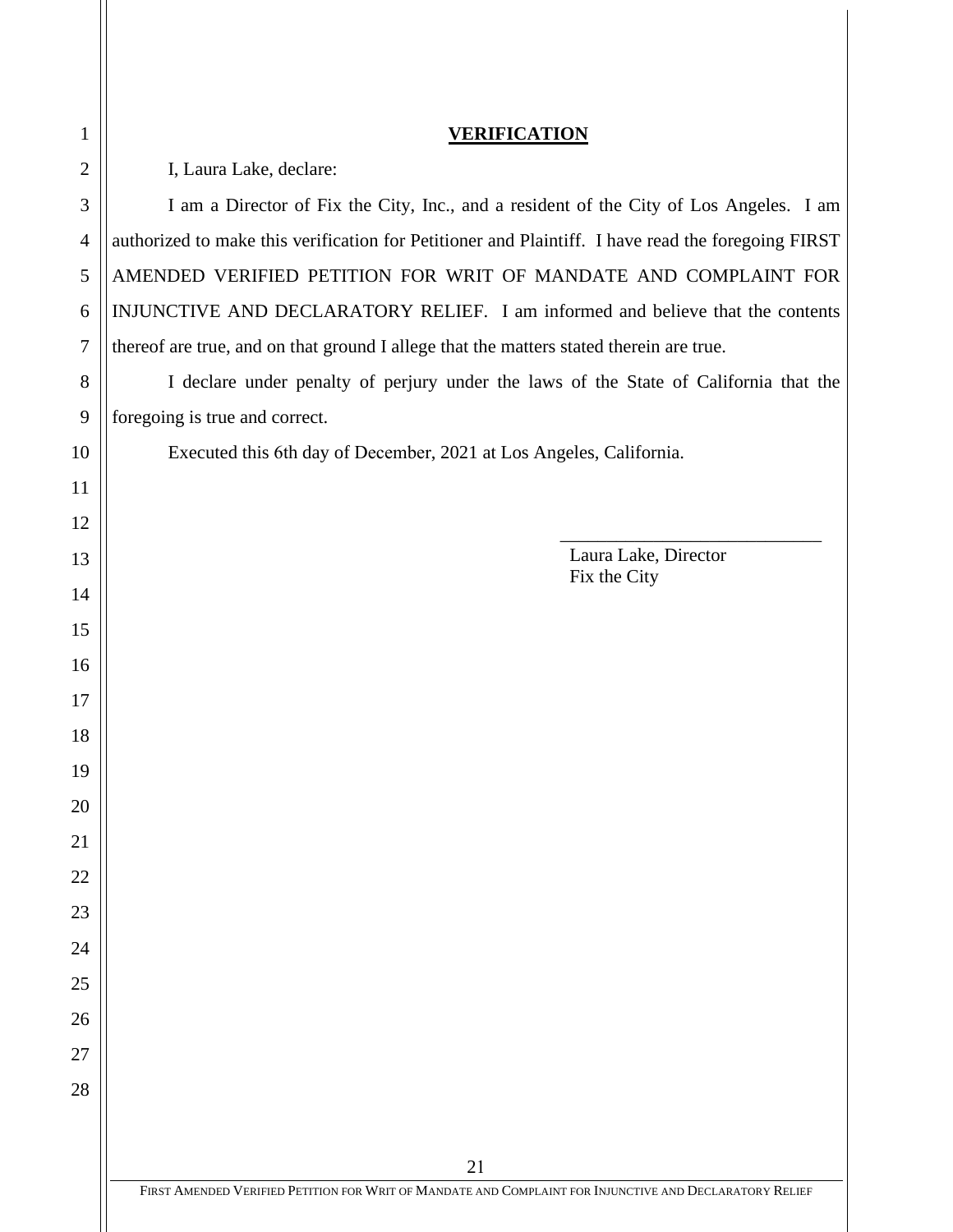| $\mathbf{1}$   | <b>PROOF OF SERVICE</b>                                                                                                                                                                                                                                                                               |  |  |  |  |
|----------------|-------------------------------------------------------------------------------------------------------------------------------------------------------------------------------------------------------------------------------------------------------------------------------------------------------|--|--|--|--|
| $\overline{2}$ | <b>STATE OF CALIFORNIA</b><br><b>COUNTY OF LOS ANGELES</b>                                                                                                                                                                                                                                            |  |  |  |  |
| 3              | Fix The City v. City of Los Angeles et al.<br>Re:<br>L.A.S.C. Case No. 20STCP03529<br>Related Case No. 20STCP01569<br>Related Case No. 19STCP03740                                                                                                                                                    |  |  |  |  |
| 4<br>5         |                                                                                                                                                                                                                                                                                                       |  |  |  |  |
| 6              |                                                                                                                                                                                                                                                                                                       |  |  |  |  |
| $\tau$         | I am employed in the County of Los Angeles, State of California. I am over the age of                                                                                                                                                                                                                 |  |  |  |  |
| 8              | 18 and not a party to the within action. My business address is 10940 Wilshire Boulevard,<br>2000, Los Angeles, California 90024. My electronic<br>mail<br>Suite<br>address<br><b>1S</b><br>jthomson@strumwooch.com.                                                                                  |  |  |  |  |
| 9              | On December 6, 2021, I served the foregoing document(s) described as <b>FIRST</b>                                                                                                                                                                                                                     |  |  |  |  |
| 10             | AMENDED VERIFIED PETITION FOR WRIT OF MANDATE AND COMPLAINT<br><b>FOR INJUNCTIVE AND DECLARATORY RELIEF</b> on all appropriate parties in this                                                                                                                                                        |  |  |  |  |
| 11             | action, as listed on the attached Service List, by the method stated:                                                                                                                                                                                                                                 |  |  |  |  |
| 12             | If Electronic Filing Service (EFS) is indicated, I electronically filed the document(s) with<br>⊠<br>the Clerk of the Court by causing the documents to be sent to One Legal, the Court's Electronic Filing                                                                                           |  |  |  |  |
| 13<br>14       | Services Provider for electronic filing and service. Electronic service will be effected by One I.egal's<br>case-filing system at the electronic mail addresses indicated on the attached Service List.                                                                                               |  |  |  |  |
|                |                                                                                                                                                                                                                                                                                                       |  |  |  |  |
| 15<br>16       | If U.S. Mail service is indicated, by placing this date for collection for mailing<br>true copies in sealed envelopes, first-class postage prepaid, addressed to each person as                                                                                                                       |  |  |  |  |
| 17             | indicated, pursuant to Code of Civil Procedure section $1013a(3)$ . I am readily familiar with the<br>firm's practice of collection and processing correspondence for mailing. Under that practice,<br>it would be deposited with the U.S. Postal Service on that same day with postage thereon fully |  |  |  |  |
| 18<br>19       | prepaid at Los Angeles, California, in the ordinary course of business. I am aware that on<br>motion of the party served, service is presumed invalid if postal cancellation date or postage<br>meter date is more than one day after date of deposit for mailing contained in the affidavit.         |  |  |  |  |
| 20             | I declare under penalty of perjury under the laws of the State of California that the above<br>is true and correct.                                                                                                                                                                                   |  |  |  |  |
| 21             | Executed on December 6, 2021, at Los Angeles, California.                                                                                                                                                                                                                                             |  |  |  |  |
| 22             |                                                                                                                                                                                                                                                                                                       |  |  |  |  |
| 23             |                                                                                                                                                                                                                                                                                                       |  |  |  |  |
| 24             | Thomson                                                                                                                                                                                                                                                                                               |  |  |  |  |
| 25             |                                                                                                                                                                                                                                                                                                       |  |  |  |  |
| 26             |                                                                                                                                                                                                                                                                                                       |  |  |  |  |
| 27<br>28       |                                                                                                                                                                                                                                                                                                       |  |  |  |  |
|                |                                                                                                                                                                                                                                                                                                       |  |  |  |  |
|                |                                                                                                                                                                                                                                                                                                       |  |  |  |  |
|                | PROOF OF SERVICE                                                                                                                                                                                                                                                                                      |  |  |  |  |